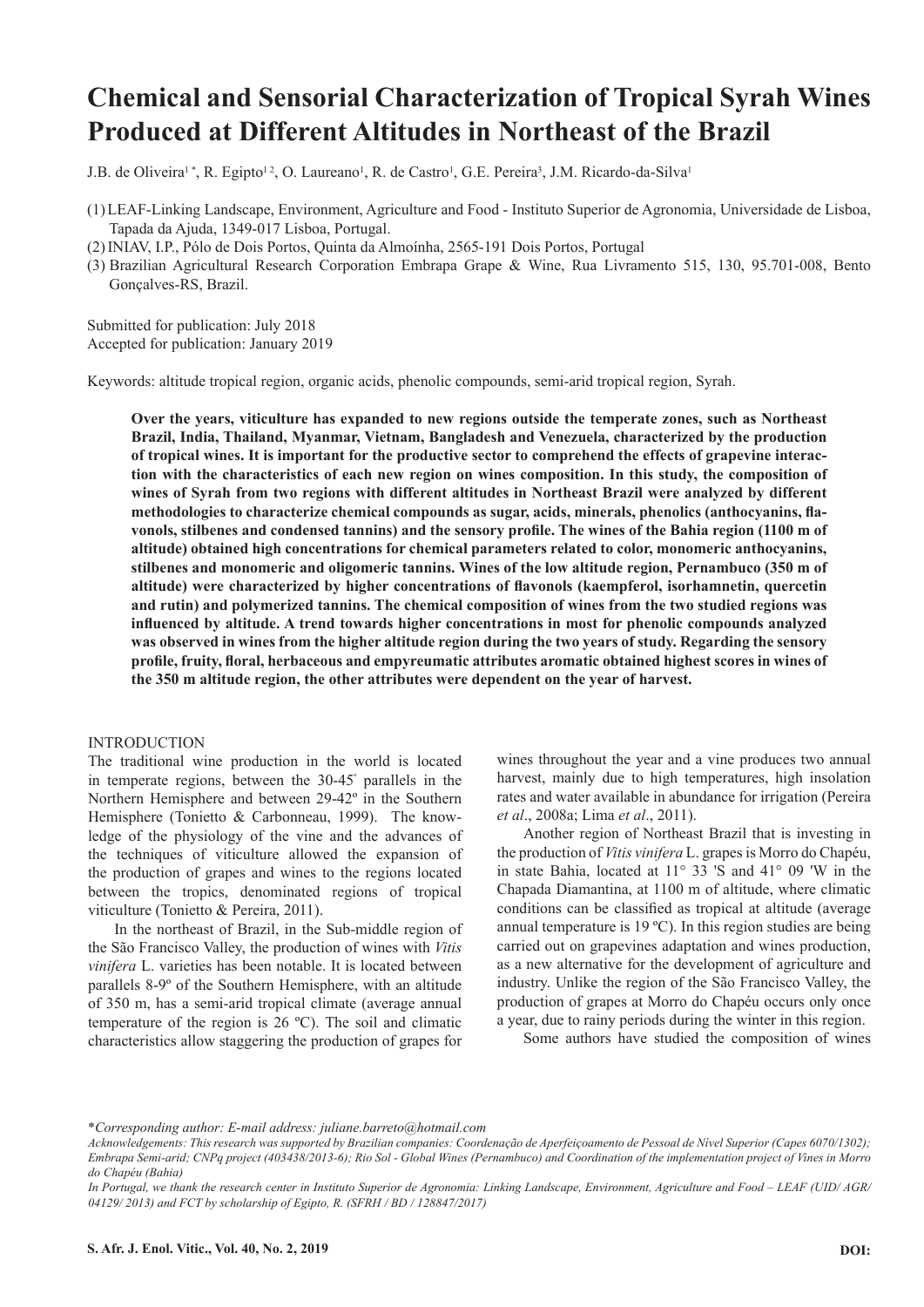in a tropical region: Jirayus *et al*. (2007) after evaluating five red wines among them Syrah, in Thailand, detected high concentrations of trans-resveratrol and gallic acid: Fernández *et al.* (2009) in a study with commercial wines in Venezuela, found high levels of minerals potassium, calcium, magnesium and sodium; Satisha *et al.* (2013) in the study of the influence of management practices on fruit composition and wine cultivation in the semi-arid tropical region of India, concluded that in tropical semi-arid conditions the concentration of tartaric acid and anthocyanins may decrease meanwhile the acid malic and potassium content may increase; Pereira *et al.* (2011) determined the physicochemical and aromatic characteristics of some tropical wines elaborated in Northeast Brazil, identified high concentrations of 2 methyl-1-butanol in Tempranillo and Syrah wines, methanol and 1-propanol in Petit Verdot, 1-propanol in Chenin Blanc and ethyl acetate in Sauvignon Blanc; Oliveira *et al.* (2012) when evaluating the influence of harvest, clone and rootstock on the chemical characteristics of tropical Syrah wine, found higher concentrations of myricetin, quercetin and kaempferol in wines made with clones in less vigorous rootstocks, as well as high concentrations of anthocyanins in grape wines of clone 525 (in rootstock IAC 313).

Tropical wines are considered recent in the current wine world, which represents a break in the pattern in world oenology. Since it is a few years old activity, when compared to the traditional producing regions, the potential of typicity, composition and quality of the wines is not yet fully unveiled. Considering the above and in the absence of publications with comparative studies on the composition of the wine elaborated with Syrah grapes, of tropical conditions with different altitudes in Northeastern Brazil, this work aims to carry out a broad characterization of these wines using different methodologies.

# MATERIALS AND METHODS

# **Characterization of vineyards and grapes**

The vineyards are located in two regions of the Brazilian Northeast, Morro do Chapéu (1100 m of altitude) in the Bahia and in the municipality of Lagoa Grande, in Pernambuco (350 m of altitude). The soils of the two areas are classified in argisols red-yellow in the region of Lagoa Grande and latosols red-yellow in Morro do Chapéu (Embrapa Solos, 2006).

Grapes *"Vitis vinifera* L." of the Syrah variety were harvested at both sites, the plants are cultivated in a trellis system and irrigated by drip irrigation. The vines of the region of Pernambuco are older (with an average of 10 years) and have two productive pruning. Vines from the highest altitude region are only four years old (in the first harvest of the study) and one annual production due to rainy periods at one time of the year. The grapes were harvested in the region of Bahia in September, year of 2014 (composition of the grape at harvest: pH 3.66; total soluble solids 21.2  $\mathrm{P}\text{Brix}$ ; total acidity 5.8 g  $\mathrm{L}^{-1}$  of tartaric acid) and in October of 2015 (pH 3.76; total soluble solids 21.5 ºBrix; total acidity 5.1 g  $L^{-1}$  of tartaric acid). In Pernambuco, the harvests were in the months of December of 2014 (pH 4.29; total soluble solids 20.9 °Brix; total acidity 5.6  $g L<sup>-1</sup>$  of tartaric acid) and September of 2015 (pH 3.44; total soluble solids 18.2 ºBrix;

total acidity  $6.4 \text{ g L}^{-1}$  of tartaric acid), respectively. In each year and in both places, 40 kg of grapes were collected manually, in marked plants of different rows (25 vines) in the vineyard and in good sanitary condition and transported with plastic boxes. The decision of the harvest point was defined by the winery.

# **Production steps of monovarietal Syrah wines**

The wines were elaborated, on an experimental scale (a sample composed of forty kg), the elaboration of the wines followed the traditional vinification for red wines, with the following steps: after harvesting, the grapes were guarded in a cold room (0-5°C) until vinified, it was removed from the stalks of the grapes with a semi-automatic equipment (Model DH150-DA, Recifer-Brazil), then 50 mg L-1 of sulfur dioxide and 20 g hL-1 of yeast (*Saccharomyces cerevisiae*, bayanus strain - Everintec, Italy) were added for the alcoholic fermentation which occurred at the temperature between 22 to 25ºC, the "remontage" was performed once a day with rack and return modality, the maceration time, the contact of the solid parts with the liquid, uniform in all treatments of seven days, with the intention of maintaining homogeneity of the extraction of the phenolic compounds. The end of the alcoholic fermentation was identified through the stability in the value of the density and analysis of alcohol content. The malolactic fermentation was without addition of bacteria, only with the native species, with temperature varying between 16 to 18ºC, identifying the end through paper chromatography (OIV, 2014). A tartaric stabilization in cold (0-5°C) was for 30 days, the amount of sulfur dioxide was corrected and then bottled in green bottles and the head space was replaced with nitrogen before closing. The wines elaborated were stored in the temperature of  $16 \pm 2$ °C.

# **Classical chemical analysis**

Wines were analyzed six months after the end of the tartaric stabilization, which the following classic parameters were evaluated: pH, total and volatile acidity, alcohol content, dry extract, free and total sulfur dioxide; residual sugar; minerals; paper chromatography (to accompany the malolactic fermentation) using the methods of OIV (2014).

In addition to spectrophotometric analysis: total anthocyanins (Somers & Evans, 1977); colored anthocyanin (Somers & Evans, 1977); total phenols (Ribéreau-Gayon, 1970); flavonoids and non-flavonoids (Kramling & Singleton, 1969); color intensity and tonality (OIV, 2014); total and polymeric pigments (Somers, 1971; Somers & Evans, 1977) and tanning power (De Freitas & Mateus, 2001), were performed according to the methods proposed and described in the references.

# **Quantification by high performance liquid chromatography of organic acids**

The quantification of tartaric, malic, citric, lactic, acetic and succinic acids was performed by high performance liquid chromatography (HPLC) as described by Natividade *et al*. (2013) and using a chromatograph coupled with a diode detector (DAD) model Aliance e2695, Milford, USA. The pulp and wine samples were filtered through a 0.45 μm membrane and injected in triplicate. For determination, the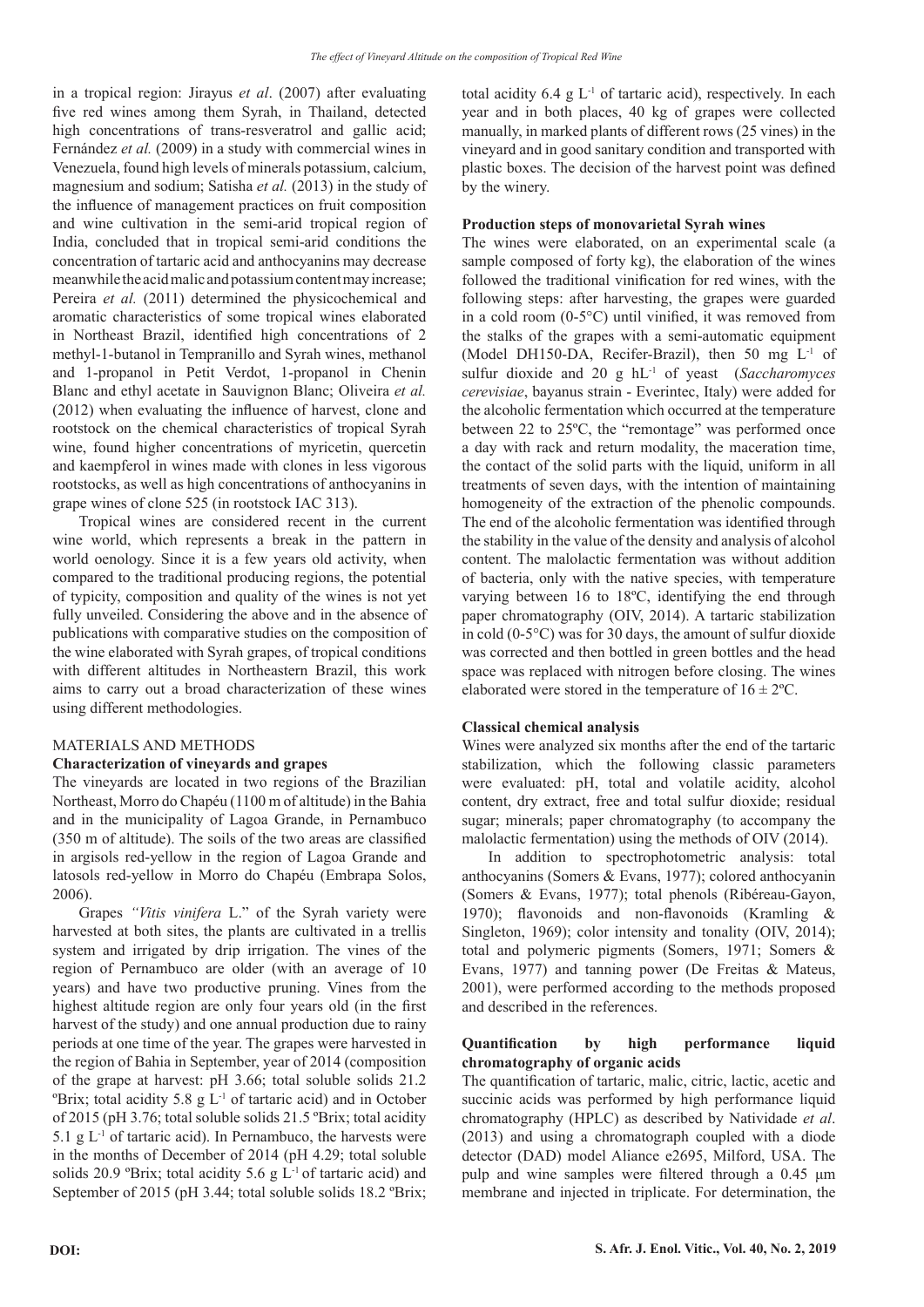DAD wavelength was maintained at 210 nm, with a run time of 15 min, flow rate 0.6 mL min-1, temperature at 26°C and volume injection of 10 μL. The column used was a Gemini-NX C<sub>18</sub> (150 mm x 4.60 mm, with internal particles 3 μm) and Gemini-NX C18 pre-columns (4.0 mm x 3.0 mm) both from Phenomenex, USA. The mobile phase comprised of a 0.025M  $KH_{2}$ -PO<sub>4</sub> solution acidified with  $H_{3}PO_{4}$  to pH 2.6. The identification and quantification were performed based on standard curve using commercial standards of the corresponding acids.

# **Separation and quantification of monomeric anthocyanins by HPLC**

For separation of the monomeric anthocyanins, a Perkin-Elmer HPLC (USA) was used, consisting of pump (Series 200) and detector (LC95 Uv/Visible), the separation occurred in a column C18 (250 mm x 4 mm), of reverse phase with 5µm of compaction, protected by a pre-column consisting of the same material, both from LichroCart, Merck-Germany. The solvents consisted of: A (40% formic acid), B (acetonitrile PA) and C (bidistilled water). Methanol / bidistilled water (50:50 v/v) was used to wash the column after the analyses. The initial conditions used were: 25% A, 6% B and 69% C for 15 min, followed by a 25% linear gradient of A, 25.5% B and 49.5% C for 70 min. The finishing with 20 min of 25% A,  $25.5\%$  B and  $49.5\%$  C. The flow was 0.7mL min<sup>-1</sup>, using a detector with wavelength at 520nm. Both the samples and the solvents were filtered under the same conditions. The volume injected was 20 μL and the analyzes were performed in triplicate at a temperature between 20 to 25°C. Identification followed the method described by Roggero *et al*. (1986) and quantification based on the standard malvidin curve.

# **Separation and quantification of individual flavonols and stilbene by HPLC**

Flavonols and stilbene were determined by HPLC on a Waters, USA (model Aliance e2695), chromatograph equipped with solvent pump and automatic injector, coupled with DAD, according to the methodology described by Natividade *et al*. (2013).

Data collection and analysis were performed using Empower™ 2 software (Milford, USA). In DAD, the detection of the compounds was performed at 320 nm for trans-resveratrol and 360 nm in the analysis of flavonols: kaempferol 3-*O*-glucoside, myricetin 3-*O*-glucoside, quercetin-3-*O*-glucoside, rutin (quercetin-3-*O*-rutiniside) and isorhamnetin 3-*O*-glucoside. The column used was a Gemini-NX C18, 150 mm x 4.60 mm, with internal particles 3 μm, and the pre-column was a Gemini-NX C18, 4.0 mm x 3.0 mm, both made by PhenomenexÒ. The oven temperature was maintained at 40°C, the injection volume of 10 μL (the wine being previously filtered through a 0.45 μm membrane) and the flow rate was 0.5 mL min-1.

The mobile phase consisted of a solution 0.85% phosphoric acid (Solvent A) and acetonitrile (solvent B). The elution gradient was: 100% A; 0-10 min: 93% A and 7% B; 20 min: 90% A and 10% B, 30 min: 88% A and 12% B; 40 min: 77% A and 33% B; 45 min: 65% A and 35% B and 55 min: 100% B. The identification and quantification were performed based on standard curve using commercial standards of the corresponding flavonols.

# **Separation of proanthocyanidins in Sep-Pak C18 cartridges and quantification of the obtained fractions by the vanillin assay**

The fractionation of the flavanols was performed using a Sep-Pak C18 cartridge (Waters, USA) according to their degree of polymerization in three fractions; monomeric, oligomeric and polymeric, respectively, following the method described by Sun *et al*. (1998a). The 3-flavanol content of each fraction was determined using the vanillin assay according to the method described by Sun *et al.* (1998b). The quantification is performed by means of standard curves prepared from 3-flavanol monomers, oligomers and polymers of grape seed isolates and as described by Sun *et al.* (1998 a, b); Sun *et al*. (2001). The separation was performed in triplicate for each sample.

# **Fractionation of low molecular weight flavanols into a polyamide column chromatography and further quantification by HPLC**

Five milliliters of wine were fractionated on a polyamide column (Macherey-Nagel, Germany) as described by Ricardo-da-Silva *et al*. (1990) phenolic acids and other interferents compounds were first eluted with 80 mL of phosphate buffer, pH 7.0. The monomeric flavanols were eluted with 50 mL of ethyl acetate / water  $(30:70 \text{ v/v})$  and small oligomeric procyanidins with 50 mL of acetone / water (75:25  $v/v$ ). The fractions were brought to dryness, dissolved in 1.2 mL of methanol / water (50:50 v/v), filtered through a 0.45 μm membrane and finally injected onto the HPLC column. The new polyamide column was used for each preparation, with three replicates per sample. After column separation of polyamide, as described above, an HPLC equipment was used for analysis, consisting of a UV-Vis detector (Waters 2487) and a Merck L-7100 pump. Separation was performed on a C18 reverse phase column (LichroCart, Merck, Germany), dimensions 250 mm x 4.6 mm x 5 μm, at room temperature (25°C).

For monomeric flavan-3-ols, a gradient consisting of solvent A (water / acetic acid, 97.5: 2.5, v/v) and solvent B (acetonitrile / solvent A, 80:20, v/v) was applied at a flow rate of 0.9 mL min-1 as follows: 7-25% B linear from 0 to 31 min, followed by washing (methanol / water,  $50:50$  v/v) 32-50 min and the rebalancing of the column from 51 to 65 min under initial gradient conditions. For oligomeric procyanidins, a solvent gradient A (bidistilled water) and solvent B (bidistilled water / acetic acid, 90:10 v/v) was applied at a flow rate of 1.0 mL min<sup>-1</sup> as follows: 10-70% linear B 0-45 min, 70-90% linear B 45-70 min, 90% B isocratic 70-82 min, 90-100% linear B 82-85 min, 100% B isocratic 85-90 min, followed by washing (methanol / water, 50:50 v/v) 91-100 min. And rebalancing the column from 101 to 120 min under initial conditions of the gradient. The detection being carried out at 280 nm and injections in triplicate.

The following flavanol molecules have been quantified: gallocatechin; (+)-catechin; (-)-epicatechin; (-) epigallocatechin; procyanidin dimers B1, B2, B3 and B4, B1-3-*O-*gallate, B2-3-*O*-gallate, B2 3'-*O*-gallate, trimer C1 and trimer T2. The identification of the compounds was done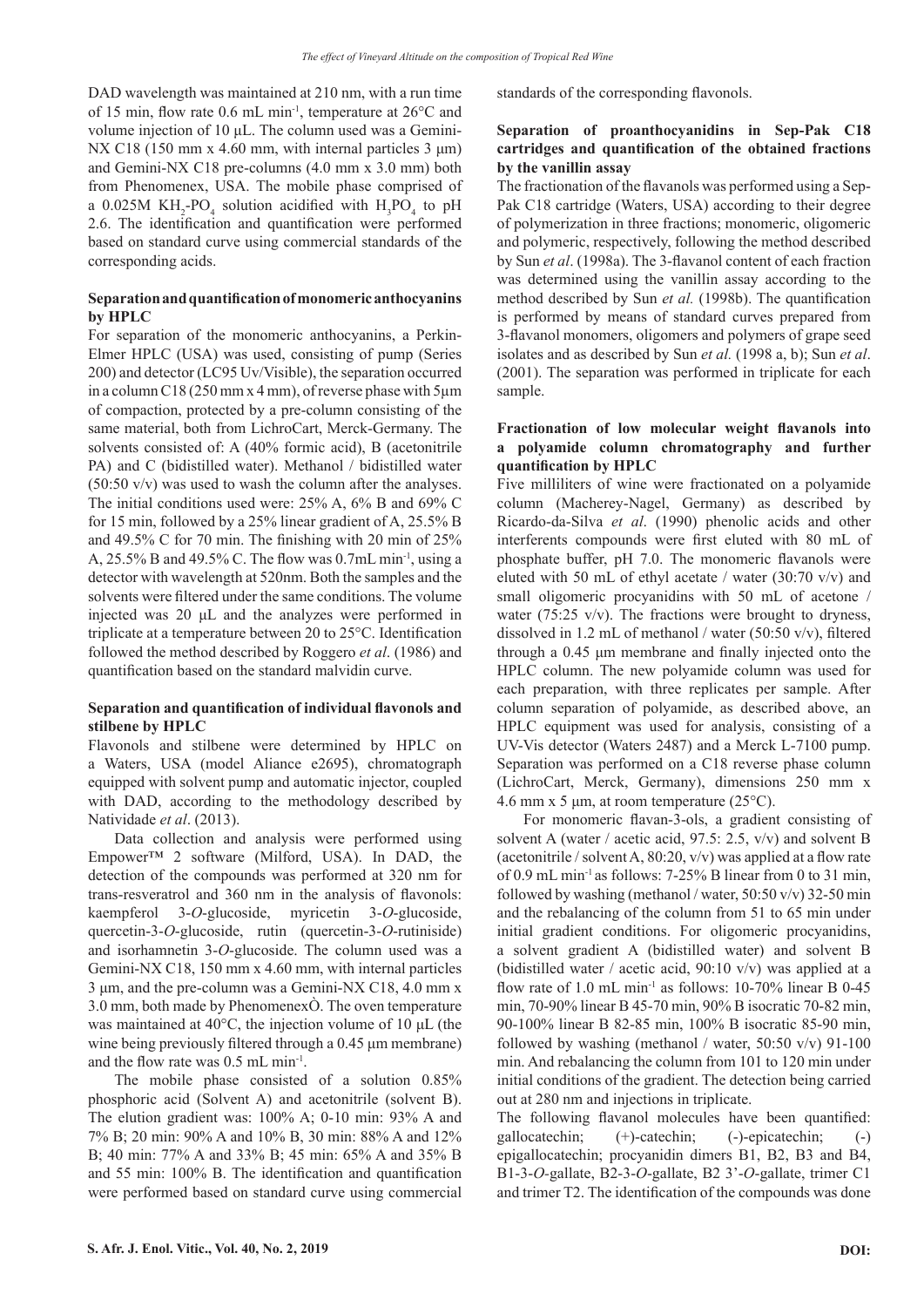according to the works of Rigaud *et al.* (1991) and Ricardoda-Silva *et al*. (1991a) and later confirmed by Monagas *et al.* (2003). The quantification of monomeric flavan-3-ol and small oligomeric procyanidins (some dimers and trimers) were based on standard curves obtained with (+) catechin for the monomers and dimer B2 for the other compounds.

## **Characterization of the sensory profile of wines**

Sensory evaluation was conducted in the sensory analysis laboratory of the Instituto Superior Agronomia in Lisbon by a panel of 12 oenology professionals, seven male and five females (from 22 to 55 years old). The panel was not trained for this study of sensory since they were professionals and were familiar with rating of the specific attributes.

The evaluation of the visual, olfactory and taste characteristics of the wines was carried out with Descriptive Analysis (DA), with 16 attributes: 4 visual sensations (color, color intensity, limpidity and fluidity), 5 aromatic attributes (fruity, floral, herbaceous, spices and empireumatic) and 7 taste attributes (sweetness, acidity, alcohol, bitterness, astringency, body and persistence). Being quantified by a scale with an unstructured intensity of 10 points, with minimum anchorage on the left and maximum on the right.

Each taster evaluated 2 samples per session, with two sections, one in the first half of 2015 (referring to wines from the 2014 harvest) and another in the first half of 2016 (wines from the 2015 harvest). The test room was composed of individual, white, illuminated booths. The volume of 50 mL of wine was individually served, randomising the sample position across tasters, in coded tasting glasses (ISO NORM 3591, 1977) with random 3-digit codes and temperature of  $18^{\circ} \pm 2^{\circ}$ C (considered ideal for tasting red wines).

# **Statistical analysis**

All chemical analyses of this study were performed in triplicate, to verify the differences between the samples, based on the two altitudes, an analysis of variance test (One-Way, ANOVA) and Principal Component Analysis (PCA) were determined. In the sensory analysis, an ANOVA test with 2-way of variation (samples and tasters) was performed. The Tukey test (HSD) with a significance level of 5% was used for chemical analysis and sensory profile. Both analyses were performed in STATISTIX 9.0 software (Florida, USA).

# RESULTS AND DISCUSSION

# **Classic analysis**

The results of the classic analysis are found in Table 1, there were significant differences ( $p \le 0.05$ ) in the chemical parameters analyzed between the two wine regions. The pH levels in all wine samples presented relatively high average values (Table 1), being from 3.84 to 4.32 in the region of highest altitude and 3.93 to 4.15 in the low altitude. According to Soares and Leão (2009), the soil-climatic conditions of region of the "São Francisco Valley", low altitude, prevail over the extraction of potassium, favoring high pH in wines also made with other grape varieties in this region. pH values between 3.6 and 4.5 have been observed in this region, which can be attributed to excessive soil fertilization with potassium fertilizers or even to the high natural concentration of this element in the soils of the region. High pH values in the regions of 1100 m altitude (4.32) and 350 m altitude (4.15) in the year 2014, may also be related to high potassium concentration in this harvest (Table 1).

The concentrations of total acidity in the wines varied with the harvest, being the year of 2014 with higher values, both in the region of higher altitude (Bahia) and in the lower altitude (Pernambuco), with values of 6.4 g  $L<sup>-1</sup>$  and 5.7 g  $L<sup>-1</sup>$  of tartaric acid, respectively. The highest total acidity content, in the higher-altitude (1100 m) region, may be related to high concentrations of succinic acid (Table 1). According to Coulter *et al*. (2004) higher concentration of succinic acid may result in a remarkable increase in acidity. However, the high total acidity in the 350 m altitude region, in 2014, due higher concentrations of malic, lactic and acetic acids present in these wines (Table 1).

The alcohol content varied from 11.6 to 12.3  $v/v\%$  in the states of Bahia and Pernambuco, in the years 2015 and 2014, respectively, the amount of alcohol in the wine depends on the concentration of initial sugar in the berries and the conditions under which alcoholic fermentation occurs (yeast, temperature, type of wine to be elaborated, among other factors).

# **Organic acids**

Concentrations of tartaric acid in wines ranged from 1905.9 mg  $L^{-1}$  to 3302.1 mg  $L^{-1}$ , for the region of Bahia and Pernambuco (Table 1) being within the values found in the literature for wines, according to Curvelo-Garcia and Barros  $(2015)$ , L  $(+)$  - tartaric acid is the specific acid of the grapes and the most important of the wine, are determinants of the values of fixed acidity and pH, its content is present between 1500 and 4000 mg  $L^{-1}$ . The highest concentrations of the tartaric acid were obtained in wines of the region at 350 m of altitude and are sourced grapes. In the study conditions, high concentrations may be related to the influence of climatic conditions (higher solar radiation, temperature and low thermal amplitude - data not shown), age of the plant, higher photosynthetic rate in the berries, high concentrations of calcium and potassium in this region. According to the literature, the ascorbic acid content and consequently of the tartaric acid in the grapes are influenced by some factors such as: light, time of day, plant age (Cruz-Rus *et al*., 2010); exposure of the bunches to the sun (DeBolt *et al*., 2006); formation of crystals in the berry during maturation, rendering the acid inert for metabolization (Iland & Coombe, 1988).

Succinic acid is formed during the process of alcoholic fermentation also from malolactic fermentation in amounts well dependent on the conditions in which it occurs, as well as the composition of the medium; the concentration in wine can range from 500 to 1500 mg L<sup>-1</sup> (Curvelo-Garcia & Barros, 2015). The highest levels found in this study were in the higher altitude region with 582.0 and 481.6 mg  $L^{-1}$ , in the years of 2014 and 2015, respectively.

# **Potassium and calcium**

Regarding the macronutrient, potassium, the concentrations in the wines of the region of low-altitude, obtained contents above 2.0 g  $L<sup>-1</sup>$  (Table 1). According to the results presented by Pereira *et. al* (2007), for different red wines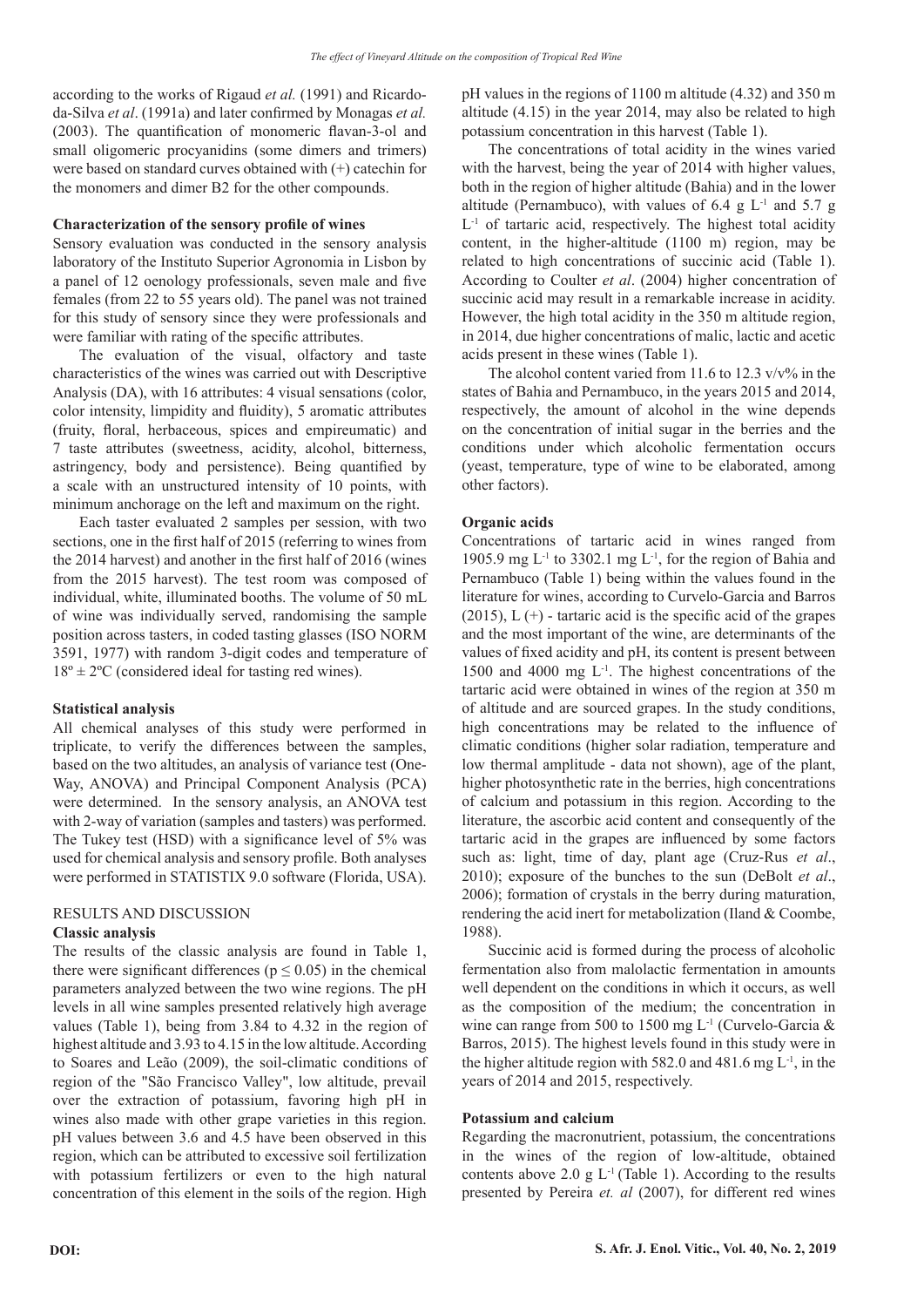*The effect of Vineyard Altitude on the composition of Tropical Red Wine*

| TABLE 1                                                                                                  |  |  |  |  |  |
|----------------------------------------------------------------------------------------------------------|--|--|--|--|--|
| Classical and spectrophotometric analysis of tropical Syrah wines from regions with different altitudes. |  |  |  |  |  |

| Region                              | Bahia (1100 m altitude)    |                             | Pernambuco (350 m altitude) | <b>ANOVA</b>             |            |
|-------------------------------------|----------------------------|-----------------------------|-----------------------------|--------------------------|------------|
| Harvest                             | 2014                       | 2015                        | 2014                        | 2015                     | (p-values) |
| <b>Classic analyses</b>             |                            |                             |                             |                          |            |
| pH                                  | $4.32^a \pm 0.0$           | $3.84^{\circ} \pm 0.0$      | $4.15^b \pm 0.0$            | $3.93^{\circ} \pm 0.0$   | **         |
| Total acidity $(g L^{-1})$          | $6.4^a \pm 0.1$            | $5.2^{\circ} \pm 0.1$       | $5.7^b \pm 0.0$             | $4.8^d \pm 0.1$          | ***        |
| Volatile acidity $(g L1)$           | $0.41^d \pm 0.0$           | $0.79^a \pm 0.0$            | $0.65^b \pm 0.0$            | $0.57^{\circ} \pm 0.0$   | $\ast$     |
| Alcohol content $(v/v\%)$           | $11.8^b \pm 0.1$           | $12.3^a \pm 0.2$            | $12.3^a \pm 0.0$            | $11.6^b \pm 0.1$         | $\ast$     |
| Total dry extract $(g L^{-1})$      | $27.6^b \pm 0.2$           | $24.3^{\circ} \pm 0.0$      | $29.7^{\circ} \pm 0.2$      | $22.8^d \pm 0.1$         | *          |
| Density $(g \text{ cm}^{-3})$       | $0.9936^{\circ} \pm 0.001$ | $0.9932^d \pm 0.0003$       | $0.9953^a \pm 0.0001$       | $0.9940^b \pm 0.0002$    | ***        |
| Residual sugar $(g L^{-1})$         | $1.6^b \pm 0.4$            | $1.1^{\circ} \pm 0.7$       | $2.6^a \pm 0.3$             | $1.8^b \pm 1.1$          | $\ast$     |
| Free sulfur dioxide (mg $L^{-1}$ )  | $25.9^{\circ} \pm 0.2$     | $30.3^b \pm 1.2$            | $33.3^a \pm 0.0$            | $34.3^a \pm 1.1$         | ***        |
| Total sulfur dioxide (mg $L^{-1}$ ) | $36.7^d \pm 0.2$           | $51.5^b \pm 1.1$            | $48.1^{\circ} \pm 0.0$      | $63.2^a \pm 1.3$         | ***        |
| Organic acids $(mg L-1)$            |                            |                             |                             |                          |            |
| Tartaric                            | $2334.1^{\circ} \pm 6.7$   | $1905.9^{\text{d}} \pm 1.8$ | $2930.2^b \pm 5.8$          | $3302.1^a \pm 11.2$      | ***        |
| Malic                               | $16.3^b \pm 3.1$           | $12.9^{\circ} \pm 1.2$      | $39.7^{\circ} \pm 1.7$      | $16.6^b \pm 1.4$         | ***        |
| Lactic                              | $2792.8^a \pm 3.9$         | $1882.6^b \pm 2.2$          | $3242.7^a \pm 2.5$          | $1905.6^{\circ} \pm 2.7$ | $\ast$     |
| Acetic                              | $283.6^b \pm 2.2$          | $166.3^{\circ} \pm 4.6$     | $489.3^a \pm 11.1$          | $137.1^d \pm 4.9$        | ***        |
| Citric                              | $64.1^d \pm 1.6$           | $79.1^{\circ} \pm 0.9$      | $131.3^a \pm 0.6$           | $93.0^b \pm 3.0$         | ***        |
| Succinic                            | $582.0^a \pm 1.4$          | $481.6^b \pm 9.8$           | $383.3^{\circ} \pm 5.7$     | $408.0^{\circ} \pm 7.9$  | **         |
| Minerals (mg $L^{-1}$ )             |                            |                             |                             |                          |            |
| Potassium                           | $1982.2^b \pm 0.7$         | $1827.8$ c ± 1.3            | $2423.3a \pm 1.6$           | $2025.1^b \pm 2.3$       | **         |
| Calcium                             | $45.3^{\circ} \pm 0.9$     | $70.4^b \pm 0.4$            | $42.0^d \pm 0.8$            | $80.5^a \pm 0.2$         | **         |

\*Means followed by the same letter in the lines did not differ by Tukey test at 5% ( $p \le 0.05$ ). Standard deviation of triplicate analysis; n.s. (not significant); \* (significant differences at a 95% confidence level); \*\* (significant differences at a 99.9% confidence level); \*\*\* (significant differences at a 99.99% confidence level).

from Northeast Brazil, with values between 1835.9 and  $3671.8$  mg  $L^{-1}$ . In general, the grapes and wines of the Submiddle São Francisco Valley have high concentrations of potassium because some soils present high natural levels of this macronutrient, a fact related to the source material and processes of pedogenesis (Cunha *et al.*, 2010). Another explanation for the high potassium content is the use of the rootstock, Paulsen 1103, which tend to accumulate more potassium than in not grafted vines (Walker *et al.*, 1998).

The values identified for calcium are within those cited in the literature. ranging from  $45.3$  to  $70.4$  mg  $L<sup>-1</sup>$  in the region of Bahia (1100 m) and 42.0 to 80.5 mg  $L^{-1}$  and Pernambuco (350 m), it is verified that there is no tendency in the calcium concentration for a particular region and the concentration varied in the study years. According to Amerine & Ough (1980) and Themelis *et al.* (1999) calcium levels are usually found in wines ranging from 30 to 200  $mg L<sup>-1</sup>$  and are strongly dependent on soil composition. Its presence affects some phases of the elaboration process and in high concentrations can cause precipitation after bottling and storage of wine (Amerine & Ough, 1980). The elevated

levels of cations, as well as high pH values of the soil have contributed to the rapid chemical evolution of the wines elaborated in the region of Sub-middle São Francisco Valley (Pereira & Bassoi, 2008b).

# **Total phenols, flavonoids and non-flavonoids**

The high-altitude wines, in 2014 followed by 2015, obtained the highest concentrations for the phenolic compounds here considered (Table 2): total phenols, flavonoids and non-flavonoids. Regarding total phenols, the highest concentrations were in the state of Bahia, with a minimum of 1676.9 mg  $L<sup>-1</sup>$  of gallic acid (year 2015) and a maximum of 2142.9 mg L-1 of gallic acid (year 2014). The flavonoid compounds obtained the same behavior, with values of 1981.1 and 1486.0 mg L-1 of gallic acid, for the harvests of 2014 and 2015, respectively. For non-flavonoid compounds, the highest concentration was 194.7 mg  $L^{-1}$  of gallic acid for wines from 2015, a region of 1100 m altitude. The values found for total phenolics and flavonoids in this study, for wines of higher altitude, in 2014, were higher than those detected by Granato *et al.* (2010) for Brazilian Syrah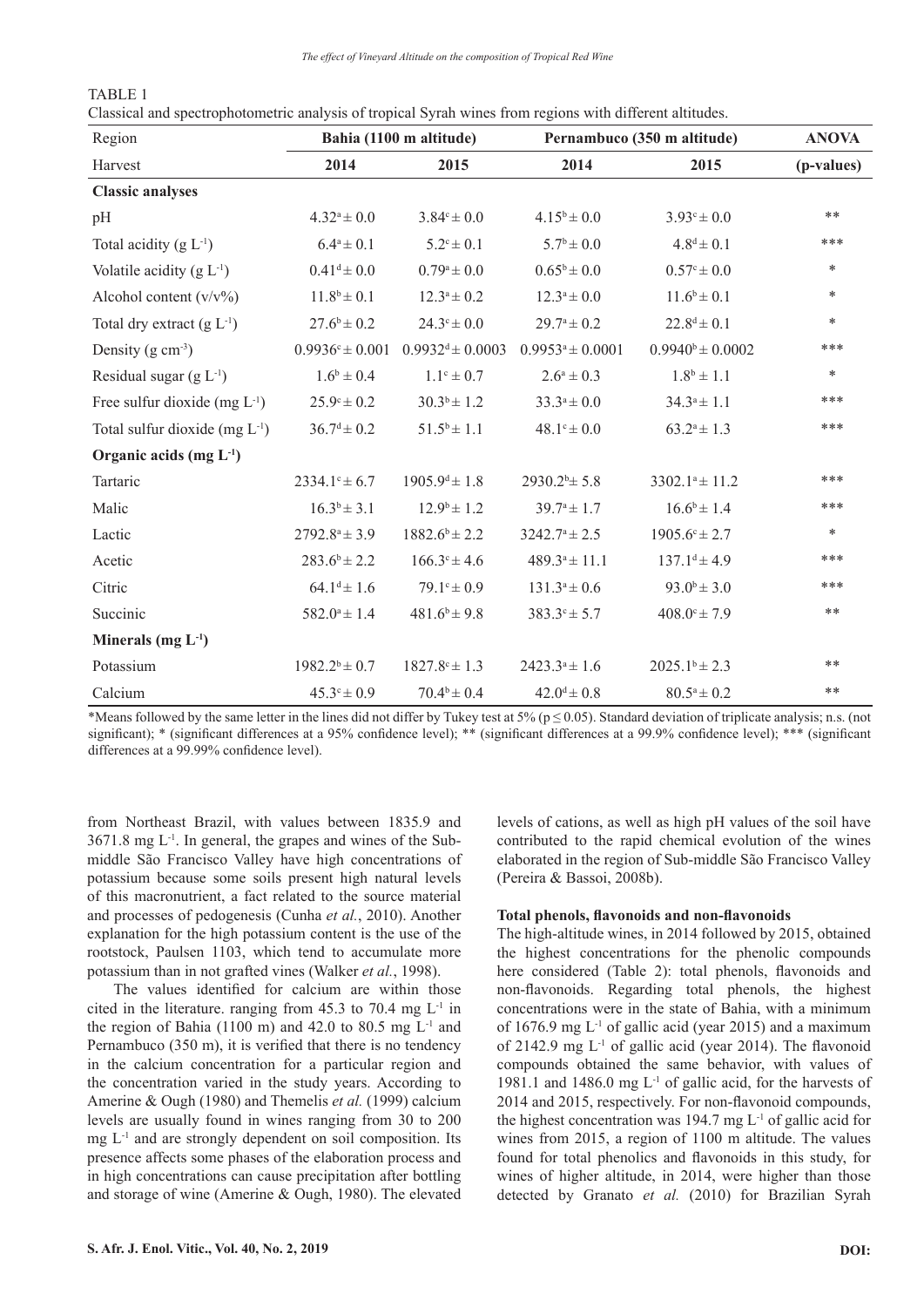# TABLE 2

Composition and concentration of anthocyanins, flavonols and tannins in tropical Syrah wines from different regions of the Northeast in two harvests.

| Region                                              | Bahia (1100 m altitude) |                             | Pernambuco (350 m altitude) | <b>ANOVA</b>                |            |
|-----------------------------------------------------|-------------------------|-----------------------------|-----------------------------|-----------------------------|------------|
| Harvest                                             | 2014                    | 2015                        | 2014                        | 2015                        | (p-values) |
| <b>Global phenolic compounds</b>                    |                         |                             |                             |                             |            |
| Total phenols $(mg L^{-1})$                         | $2142.9^a \pm 0.1$      | $1676.9^b \pm 0.2$          | $1456.9^{\circ} \pm 0.2$    | $1401.8$ <sup>c</sup> ± 0.5 | ***        |
| Non-flavonoids $(mg L^{-1})$                        | $162.4^{\circ} \pm 0.0$ | $194.7^a \pm 0.1$           | $185.0^b \pm 0.0$           | $155.9^d \pm 0.0$           | $***$      |
| Flavonoids (mg $L^{-1}$ )                           | $1981.1^a \pm 0.2$      | $1486.0^b \pm 0.2$          | $1272.4$ ° ± 0.1            | $1246.5^d \pm 0.5$          | ***        |
| Color, anthocyanins and other pigments              |                         |                             |                             |                             |            |
| Total anthocyanins (mg L <sup>-1</sup> of malvidin) | $372.7^a \pm 0.3$       | $340.4^b \pm 6.1$           | $237.5^d \pm 1.9$           | $314.3^{\circ} \pm 2.8$     | ***        |
| Colored anthocyanins (mg $L^{-1}$ of malvidin)      | $74.3^a \pm 0.8$        | $50.5^b \pm 0.8$            | $35.1^d \pm 0.3$            | $38.4^{\circ} \pm 0.3$      | ***        |
| Ionization index $(\% )$                            | $19.9^a \pm 0.3$        | $14.8^{\rm b} \pm 0.2$      | $14.5^{\rm b} \pm 0.2$      | $11.7^{\circ} \pm 0.5$      | ***        |
| Total pigments (u.a)                                | $13.1^a \pm 1.6$        | $11.6^b \pm 0.9$            | $9.2^{\text{d}} \pm 0.9$    | $10.6c \pm 1.2$             | $***$      |
| Polymerized pigment (u.a)                           | $4.2^a \pm 0.2$         | $2.9^b \pm 0.5$             | $1.8^{\circ} \pm 0.8$       | $1.9^{\circ} \pm 0.3$       | $***$      |
| Polymeric pigments index $(\% )$                    | $32.1^a \pm 1.1$        | $25.0^b \pm 0.7$            | $19.6^{\circ} \pm 1.0$      | $17.9^d \pm 0.6$            | $***$      |
| Color intensity (u.a)                               | $16.590^a \pm 0.067$    | $11.540^b \pm 0.026$        | $7.900^d \pm 0.053$         | $8.480^{\circ} \pm 0.081$   | ***        |
| Tonality (u.a)                                      | $0.732^b \pm 0.002$     | $0.711^{\circ} \pm 0.003$   | $0.753^a \pm 0.005$         | $0.665^d \pm 0.001$         | $***$      |
| Condensed tannins $(mg L^{-1})$                     |                         |                             |                             |                             |            |
| Monomeric                                           | $23.6^a \pm 1.1$        | $23.9^a \pm 1.3$            | $16.3^b \pm 0.4$            | $12.6^{\circ} \pm 0.4$      | ***        |
| Oligomeric                                          | $159.1^a \pm 0.7$       | $146.6^b \pm 3.7$           | $142.5^{bc} \pm 0.4$        | $139.3^{\circ} \pm 0.3$     | $***$      |
| Polymeric                                           | $302.8^{\circ} \pm 0.9$ | $249.0^{\text{d}} \pm 1.3$  | $665.4a \pm 1.0$            | $400.0^b \pm 4.4$           | ***        |
| Total tannins                                       | $485.5^{\circ} \pm 1.7$ | $419.5^{\text{d}} \pm 17.0$ | $824.3^a \pm 1.2$           | $551.9^b \pm 4.5$           | ***        |
| Tannin power (NTU mL <sup>-1</sup> )                | $191.0^{\circ} \pm 1.8$ | $153.2^{d} \pm 1.3$         | $212.1^a \pm 2.2$           | $203.2^{b} \pm 1.9$         | ***        |

\*Means followed by the same letter in the lines did not differ by Tukey test at 5% ( $p \le 0.05$ ). Standard deviation of triplicate analysis. Total phenols, non-flavonoids and flavonoids expressed as mg  $L<sup>1</sup>$  of gallic acid; u.a (absorbance unit); n.s. (not significant); \* (significant) differences at a 95% confidence level); \*\* (significant differences at a 99.9% confidence level); \*\*\* (significant differences at a 99.99% confidence level).

commercial wines, in different harvests. Regarding wines, in the year 2015, of both altitudes, the contents are in agreement to the same author. The "terroir" affects to a large extent the carbon flow to the different pathways in the metabolism of flavonoids from grape berries, and finally determine the phenol profiles in wines. The lower temperatures and the greater thermal amplitude in the region of 1100 m compared to the region of 350 m seem to favor the synthesis of these compounds.

# **Total anthocyanins, pigments and color**

The harvest of 2014 in the region of higher altitude favored the composition of wines with high concentrations of total anthocyanins  $(372.7 \text{ mg } L^{-1}$  of malvidin) and colored anthocyanins  $(74.3 \text{ mg } L^{-1} \text{ of }$  malvidin). According to Liang *et al.* (2012) altitude, temperature and precipitation play important roles in the accumulation of anthocyanins and flavonols compounds in *Vitis vinifera* L. vines. These compounds are extracted rapidly from the grapes during winemaking and reach a maximum concentration in the early days.

Ionization index of anthocyanins varied from 11.7% to 19.9%, being within the expected range for young wines, according to Riberéau-Gayon *et al.* (2006) the ionization index for young wines varies from 10 to 30% and increases during aging, reaching 80 to 90% in old wines. The highest percentage for the ionization index of anthocyanins was in the wine from the Bahia region (1100 m of altitude) with 19.9%, fact that is related to higher concentrations of total anthocyanins in these samples  $(372.7 \text{ mg } L^{-1} \text{ of } \text{malyldin}).$ 

The total and polymerized pigments were higher in wines from the highest altitude region (1100 m), harvest of 2014 and 2015, respectively. High concentrations of total anthocyanins, monomeric and oligomeric tannins in wines from the 1100 m region may have favored anthocyanin and tannin reactions, increasing the pigmentation in these samples, these reactions already were reported by other authors (Dallas *et al.*, 1996; Riberéau-Gayon *et al.*, 2006; Zeng *et al.*, 2016).

The intensity of color obtained higher value in the region of high altitude (16.60) in the 2014 harvest, already the tonality was higher in Pernambuco, harvest 2014, with 0.753.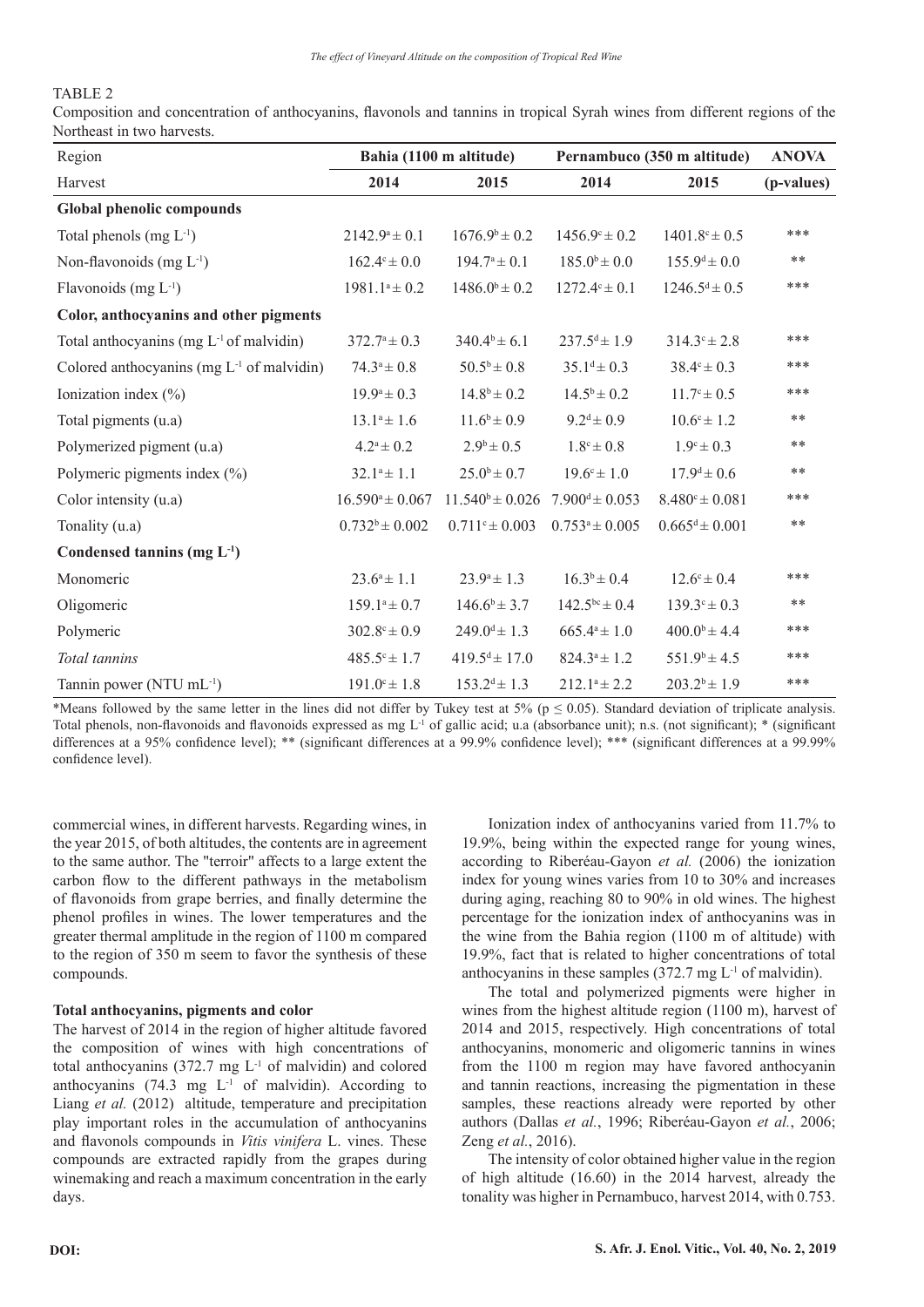The color of red wines does not only depend on anthocyanin content but is closely dependent on the physicochemical characteristics of the pigments and the environment in which they are found (Ribéreau-Gayon, 1973; Timberlake and Bridle, 1976). In this study, it is possible to correlate the wines with higher color intensity (higher altitude) being those that have higher concentrations of anthocyanins and total pigments (Table 2).

# **Condensed tannins**

Regarding the fractionation of the tannins, there were significant differences in the wines (Table 2). The monomeric fraction was higher in the two harvests for the wine of altitude 1100 m, with values of 23.6 and 23.9 mg  $L^{-1}$  for the years 2014 and 2015, respectively. Concentration of the oligomeric fraction was between 139.3 mg L-1 (Pernambuco, 2015) and 159.1 mg L-1 in the state of Bahia, harvest 2014. For polymeric tannins the highest concentrations were in Pernambuco (350 m altitude), with higher values in the 2014 harvest (665.4 mg  $L^{-1}$ ) followed by the 2015 harvest  $(400.0 \text{ mg L}^{-1})$ . The wines from the Pernambuco region had high concentrations of total tannins, with 824.3 mg  $L^{-1}$  in harvest 2014 and 551.9 mg L<sup>-1</sup> in 2015. The monomeric and oligomeric condensed tannins of this study are below the values found by Sun *et al.* (1998b) in different red wines of Portuguese grape varieties; the polymers are among the concentrates found by the same author.

High concentrations of polymeric and total tannins were observed in wines from the lower altitude region, 350 m, which may be related to a characteristic of the altitude effect, as well as the better extraction capacity of the condensed tannins from the solid parts of the grapes of this region. Li *et al.* (2011) when evaluating Cabernet Sauvignon wines at different altitudes in China also found higher concentrations of polymeric tannins in low altitude region (214 m) when compared to the region with an altitude of 1214 m. The extraction capacity of wine tannins has been reported by other authors under traditional winemaking conditions (Vidal *et al.*, 2004; Adams and Scholz, 2008; Hanlin *et al.*, 2010), but other studies are still needed for tropical climate conditions.

In the tannin power analysis, a chemical parameter that intends to estimate the astringency of a wine (De Freitas and Mateus, 2001) the wines of low altitude obtained high concentrations ranging from 203.2 to 212.1 NTU mL-1, for harvests of 2015 and 2014, respectively. According to the literature, polymeric procyanidins in the concentration of 250-1000 mg  $L<sup>-1</sup>$  have a higher intensity of astringency than oligomeric procyanidins (Ribéreau-Gayon *et al*., 2006) the results obtained in this study are in agreement.

## **Individual monomeric anthocyanins**

In the wines analyzed, it was possible to detect 14 anthocyanin compounds, which constitute three groups of substances: non-acylated anthocyanins 3-*O*-glucoside; anthocyanin esterified with acetic acid and anthocyanin esterified with p-coumaric acid. It is observed in the Table 3 that there is a variation of anthocyanins between regions, being able to be an indicator of altitude influence.

The group of monomeric anthocyanins in their

3-*O*-glucoside form (delphinidin, peonidin, petunidin and malvidin) obtained higher concentrations in wines from the high-altitude region, except for Cyanidin 3-*O*-glucoside. The cyanidin 3-*O*-glucoside was quantified only in the 2014 harvest in Pernambuco (2.3 mg  $L^{-1}$ ), other studies had already identified and quantified these compounds in Syrah wines as reported by Gutièrrez *et al.* (2005) which found 0.9 to 2.8 mg  $L^{-1}$  in Syrah wine after analysis of 0 to 9 months of bottled and Andrade *et al.* (2013) quantified 6.58 - 9.24 mg L-1 in commercial wines from the São Francisco Valley and 4.7 to 10.8 mg  $L^{-1}$  in Chilean wines.

The malvidin 3-*O*-glucoside is actually the most abundant anthocyanin among those studied, the highest concentration was for the region of Bahia  $(43.2 \text{ mg } L^{-1})$ . The values of malvidin in this study were lower than those found by Li *et al.* (2011) in a study of Cabernet Sauvignon wines of different altitudes in China in which they detected concentrations above 130 mg L-1.

The anthocyanins group 3-*O*-acetylglucoside reached higher concentrations in the wines of the Pernambuco region. A situation also found by Andrade *et al.* (2013) when studying Syrah red wines from the San Francisco Valley and Chile. This can be explained based on the climatic conditions of this region (warm climate with high exposure of the grape to sunlight) that collaborate with the enzymatic activity of the anthocyanin acyltransferase, responsible for converting the glucoside forms to acetylate, improving pigment stability and fruit color (Fei He *et al.*, 2010; Andrade *et al.*, 2013) and consequently of the wines.

In the group of anthocyanins esterified as p-coumaric acid, the highest concentrations in the region of 1100 m of altitude for the compounds peonidin  $(1.7 \text{ mg L}^{-1})$ , delphinidin  $(3.4 \text{ mg L}^{-1})$  and malvidin  $(3.6 \text{ mg L}^{-1})$  are found in agreement with those found by Li *et al.* (2011) for Cabernet Sauvignon wines at altitudes of 1214 m. However, there are no studies in the literature that prove a direct relationship between synthesis of anthocyanins coumarylated and the altitude.

In relation to the total monomeric anthocyanins, the highest concentration was for a region of 1100 m altitude with  $71.3mg L<sup>-1</sup>$ , in the vintage of the year 2014. It is possible to observe that there is no tendency for higher concentrations in a specific region and that the harvest year seems to be more significant.

# **Flavonols and stilbene**

The flavonols detected and quantified during this study (Table 3) were formed by the five flavonoid structures commonly reported for *Vitis vinifera* L.: kaempferol, isorhamnetin, myricetin, quercetin and rutin, each in glucosylated. The low-altitude region was highlighted with higher concentrations for most of the compounds except for myricetin 3-*O*-glucoside. Quercetin 3-*O*-glucoside obtained the highest concentration  $(25.8 \text{ mg } L^{-1})$  among flavonols studied. This concentration was higher than those found by La Torre *et al.* (2006) for six commercial wines from Sicily and less than that found by Belmiro *et al.* (2017) for Syrah commercial wine from the São Francisco Valley, which found 125.5 mg L-1.

Concentrations of myricetin ranged from 1.5 to 5.0 mg  $L<sup>-1</sup>$ , the region of high-altitude in 2014, obtained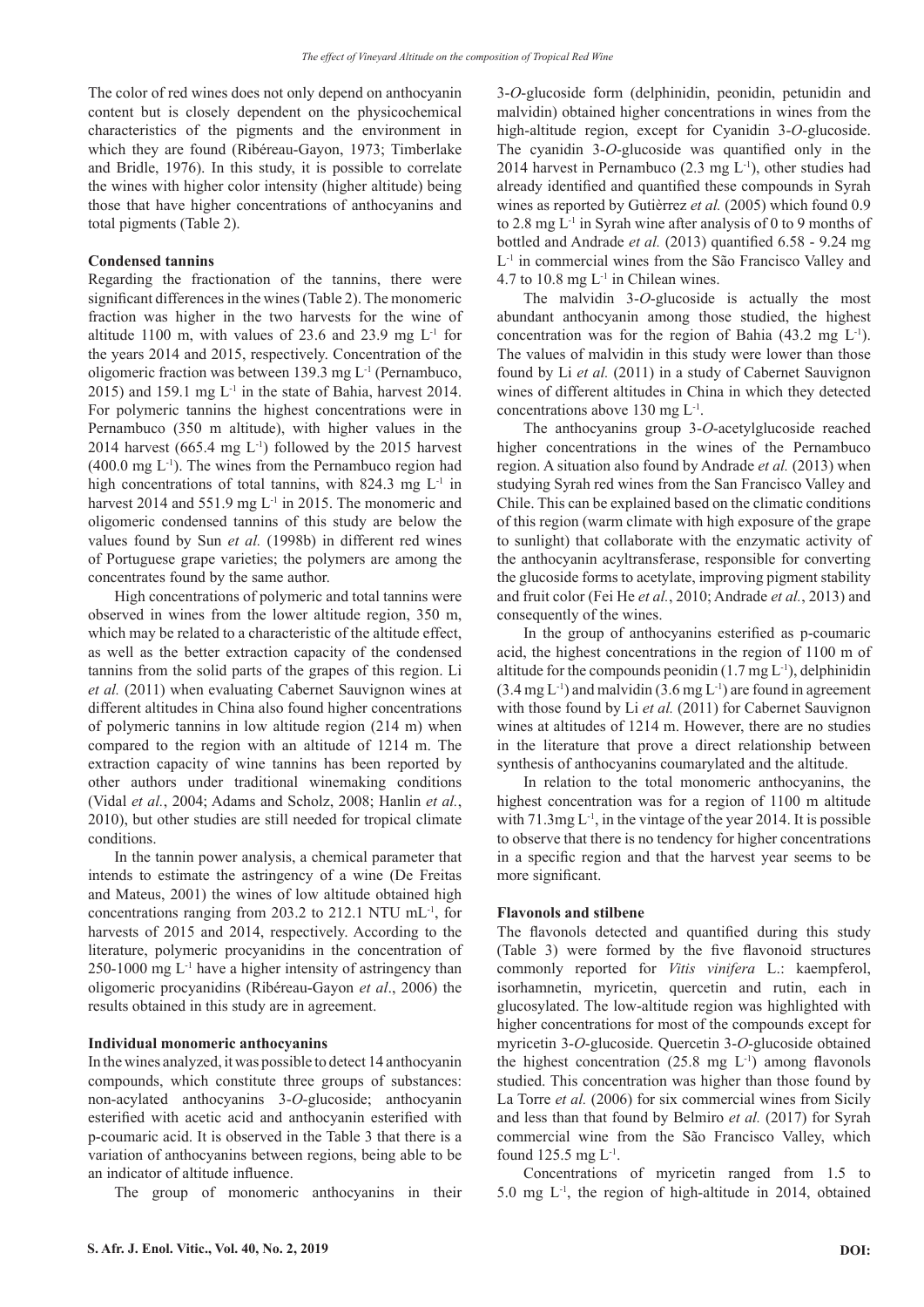# TABLE 3

Composition and concentration of anthocyanins, flavonols, stilbene, monomeric and small oligomeric procyanidins in tropical Syrah wines from different altitudes of the Northeast.

| Region                                                           | Bahia (1100 m altitude) |                               | Pernambuco (350 m altitude) | <b>ANOVA</b>           |            |
|------------------------------------------------------------------|-------------------------|-------------------------------|-----------------------------|------------------------|------------|
| Harvest                                                          | 2014                    | 2015                          | 2014                        | 2015                   | (p-values) |
| Monomeric anthocyanins (mg $L^{-1}$ )                            |                         |                               |                             |                        |            |
| Cyanidin 3-O-glucoside                                           | $0.0^{\rm b} \pm 0.0$   | $0.0^{\rm b} \pm 0.0$         | $2.3^a \pm 0.1$             | $0.0^{\rm b} \pm 0.0$  | ***        |
| Delphinidin 3-O-glucoside                                        | $1.1^d \pm 0.2$         | $5.9^a \pm 0.1$               | $2.3^{\circ} \pm 0.1$       | $4.6^b \pm 0.5$        | $\ast$     |
| Peonidin 3-O-glucoside                                           | $3.3^a \pm 0.2$         | $3.4^a \pm 0.1$               | $1.3^b \pm 0.1$             | $1.6^b \pm 0.2$        | ***        |
| Petunidin 3-O-glucoside                                          | $5.2^a \pm 0.4$         | $4.5^b \pm 0.3$               | $0.9^d \pm 0.1$             | $3.6^{\circ} \pm 0.1$  | ***        |
| Malvidin 3-O-glucoside                                           | $43.2^a \pm 0.6$        | $29.5^{\circ} \pm 0.9$        | $20.9^d \pm 1.3$            | $33.0^b \pm 0.2$       | ***        |
| Peonidin 3-O-acetylglucoside                                     | $0.0^{\circ} \pm 0.0$   | $1.0^b \pm 0.2$               | $1.8^a \pm 0.1$             | $0.9^b \pm 0.0$        | ***        |
| Petunidin 3-O-acetylglucoside                                    | $1.1^b \pm 0.1$         | $0.5^{\circ} \pm 0.1$         | $1.5^a \pm 0.1$             | $1.4^a \pm 0.1$        | ***        |
| Cyanidin 3-O-acetylglucoside                                     | $0.4^b \pm 0.1$         | $0.3^b \pm 0.0$               | $0.4^b \pm 0.0$             | $1.1^a \pm 0.0$        | ***        |
| Delphinidin 3-O-acetylglucoside                                  | $1.2^b \pm 0.2$         | $2.3^a \pm 0.2$               | $1.3^b \pm 0.1$             | $2.2^a \pm 0.1$        | $\ast$     |
| Malvidin 3-O-acetylglucoside                                     | $5.4^{\circ} \pm 0.2$   | $5.7^{\circ} \pm 0.1$         | $12.6^a \pm 0.1$            | $10.3^b \pm 0.3$       | ***        |
| Peonidin 3-O-coumarylglucoside                                   | $1.1^b \pm 0.1$         | $1.7^a \pm 0.3$               | $0.0^{\circ} \pm 0.0$       | $0.9^b \pm 0.0$        | **         |
| Petunidin 3-O-coumarylglucoside                                  | $0.4^b \pm 0.1$         | $0.9^a \pm 0.1$               | $1.1^a \pm 0.0$             | $0.6^{\rm b} \pm 0.0$  | *          |
| Delphinidin 3-O-coumarylglucoside                                | $3.4^a \pm 0.2$         | $2.7^b \pm 0.2$               | $0.0^{\circ} \pm 0.0$       | $2.3^{\circ} \pm 0.1$  | ***        |
| Malvidin 3-O-coumarylglucoside                                   | $3.6^a \pm 0.1$         | $2.8^{bc} \pm 0.1$            | $3.0^b \pm 0.1$             | $2.3^{\circ} \pm 0.0$  | $\ast$     |
| Total anthocyanins monomeric                                     | $71.3^a \pm 0.9$        | $61.8^{\circ} \pm 0.9$        | $51.7^d \pm 1.2$            | $64.1^b \pm 0.9$       | **         |
| Flavonols (mg $L^{-1}$ )                                         |                         |                               |                             |                        |            |
| Kaempferol 3-O-glucoside                                         | $1.4^b \pm 0.0$         | $1.10^{\circ} \pm 0.0$        | $1.4^b \pm 0.1$             | $3.5^a \pm 0.0$        | ***        |
| Isorhamnetin 3-O-glucoside                                       | $9.8^b \pm 0.2$         | $4.6^d \pm 0.0$               | $16.5^a \pm 0.1$            | $13.9^{\rm b} \pm 0.2$ | ***        |
| Myricetin 3-O-glucoside                                          | $5.0^a \pm 0.1$         | $3.1^{\circ} \pm 0.0$         | $1.5^d \pm 0.1$             | $3.4^b \pm 0.0$        | ***        |
| Quercetin-3-O-glucoside                                          | $8.1^{\circ} \pm 0.1$   | $6.0^d \pm 0.1$               | $15.8^b \pm 0.2$            | $25.8^a \pm 0.8$       | ***        |
| Rutin (Quercetin-3-O-rutiniside)                                 | $0.7^{\rm b} \pm 0.0$   | $0.6^{\rm b} \pm 0.0^{\rm c}$ | $0.5^{\circ} \pm 0.0$       | $1.3^a \pm 0.0$        | ***        |
| <b>Total flavonols</b>                                           | $25.0^{\circ} \pm 0.8$  | $15.4^d \pm 0.1$              | $35.7^b \pm 0.9$            | $47.9^a \pm 1.1$       | ***        |
| Stilbene $(mg L-1)$                                              |                         |                               |                             |                        |            |
| Trans-resveratrol                                                | $3.5^a \pm 0.1$         | $2.2^b \pm 0.0$               | $1.3^d \pm 0.0$             | $1.7^{\circ} \pm 0.1$  | ***        |
| Flavanol monomeric and small oligomeric procyanidins (mg $L-1$ ) |                         |                               |                             |                        |            |
| $(+)$ Gallocatechin                                              | $4.7^a \pm 0.1$         | $0.9^{\circ} \pm 0.0$         | $1.6^b \pm 0.3$             | $0.6^{\circ} \pm 0.2$  | **         |
| $(+)$ Catechin                                                   | $3.5^b \pm 0.1$         | $1.7^{\circ} \pm 0.1$         | $5.5^a \pm 0.1$             | $1.5^{\circ} \pm 0.1$  | ***        |
| (-) Epicatechin                                                  | $18.7^a \pm 0.4$        | $8.8^b \pm 0.2$               | $6.9^{\rm c} \pm 0.0$       | $6.2^d \pm 0.1$        | ***        |
| (-) Epigallocatechin                                             | $12.4^a \pm 0.2$        | $7.1^b \pm 0.1$               | $3.2^{\circ} \pm 0.4$       | $12.6^a \pm 0.8$       | ***        |
| B1                                                               | $13.8^{\rm b} \pm 0.2$  | $3.8^d \pm 0.1$               | $20.8^a \pm 0.1$            | $9.0^{\circ} \pm 0.1$  | ***        |
| B2                                                               | $4.4^a \pm 0.3$         | $1.2^b \pm 0.0$               | $4.0^a \pm 0.3$             | $1.3^b \pm 0.1$        | *          |
| B <sub>3</sub>                                                   | $8.2^a \pm 0.4$         | $2.7^{\circ} \pm 0.1$         | $4.8^{\rm b}\pm0.2$         | $1.1^{\rm d} \pm 0.2$  | ***        |
| B1 3-O-gallate                                                   | $2.5^b \pm 0.2$         | $3.9^a \pm 0.1$               | $1.9^{\circ} \pm 0.0$       | $3.0^b \pm 0.3$        | ***        |
| B2 3-O-gallate                                                   | $0.9^a \pm 0.1$         | $0.5^b \pm 0.1$               | $0.6^{\rm b} \pm 0.1$       | $0.1^{\circ} \pm 0.0$  | **         |
| B2 3'-O-gallate                                                  | $2.5^b \pm 0.2$         | $2.2^b \pm 0.1$               | $6.0^a \pm 0.1$             | $1.3^{\circ} \pm 0.0$  | ***        |
| Epicatechin 3-O-gallate                                          | $0.4^a \pm 0.1$         | $0.3^b \pm 0.0$               | $0.2^b \pm 0.0$             | $0.2^b \pm 0.0$        | **         |
| C1                                                               | $2.9^{\circ} \pm 0.3$   | $0.9^d \pm 0.0$               | $4.8^b \pm 0.2$             | $7.8^a \pm 0.3$        | ***        |
| Trimer 2                                                         | $1.4^a \pm 0.2$         | $0.2^{\circ} \pm 0.0$         | $0.9^b \pm 0.0$             | $0.0^{\circ} \pm 0.0$  | *          |
| <b>Total flavanols</b>                                           | $76.5^a \pm 1.4$        | $33.9^d \pm 0.3$              | $60.2^b \pm 0.5$            | $45.0^{\rm c} \pm 0.2$ | **         |

\*Means followed by the same letter in the lines did not differ by Tukey test at  $5\%$  (p  $\leq$  0.05). Standard deviation of triplicate analysis. Concentrations expressed in mg L<sup>-1</sup>; n.s. (not significant); \* (significant differences at a 95% confidence level); \*\*(significant differences at a 99.9% confidence level); \*\*\* (significant differences at a 99.99% confidence level).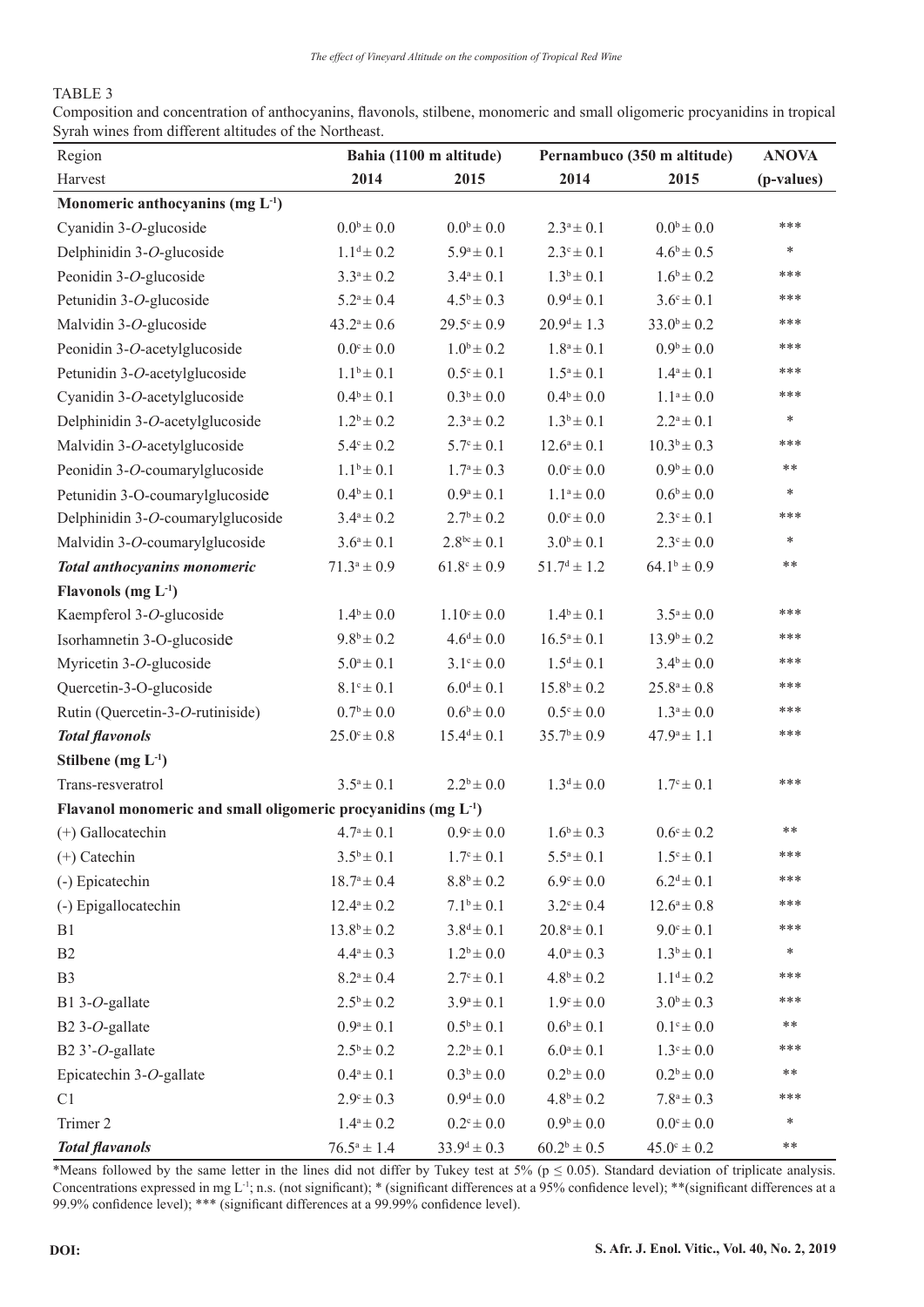higher value. This content is in accordance with the cited by Agatonovic-Kustrin *et al.* (2015) for commercial Syrah wines from Australia (0.0 to 9.4 mg  $L^{-1}$ ) and below the values quoted by Granato *et al.* (2011) for commercial wines Syrah do Brazil, Argentina and Chile, with 18.0; 40.5 and 32.1 mg  $L^{-1}$ , respectively.

The highest concentration analyzed of rutin in this study was 1.3 mg L<sup>-1</sup>, in Pernambuco, harvested in 2015. Being according to the cited in the literature: Fang Fang *et al.* (2008) found values of 0.0-3.7 mg L-1 after analysis of red wines from different varieties and regions of China. Granato *et al.* (2011) and Tauchen *et al.* (2015) when studying wines from different regions of Georgia, Czech Republic, France, Italy and Austria, identified concentrations varying from 0.9 to 4.5 mg L-1.

High levels of trans-resveratrol present in the wine samples were for high- altitude region, with relevance for harvest of 2014 (3.5 mg  $L^{-1}$ ). The results are in agreement with the literature for wines of the region with cold climate, as mentioned by Belmiro *et al.* (2017) with contents of 2.7 to 4.4 mg L-1 for Argentine wines and with Granato *et al.* (2011) studying Chilean and Brazilian Syrah wines (Rio Grande do Sul), cited concentrations of 3.1 and 2.8 mg L<sup>-1</sup>, respectively. The low-altitude Syrah wines obtained values between 1.3 and 1.7 mg L-1, higher than those mentioned by Padilha *et al.* (2016) for Syrah commercial wines from the same region. According to the literature, grape derivatives produced in tropical regions are potential sources of resveratrol, due to high temperature and light conditions, these compounds are present in cis form due to their greater chemical stability (Lucena *et al*., 2010). This fact explains the high concentrations in the region of lower altitude (350 m), indicating that in the wines from region the concentrations may be even higher.

## **Monomeric and small oligomeric procyanidins**

The main Flavan-3-ols monomer in the wines are (+)-catechin and its isomer (-)-epicatechin, which can also be found in the form of gallic ester, verifying the presence of small amounts of epicatequin 3-*O*-gallate. Concentrations in this study, Table 3, of these compounds were influenced by the region. Concentrations (+)-catechin were higher in Pernambuco (5.5 mg L-1) for (-)-epicatechin and (-)-epicatechin-3-Ogallate high concentrations were in wines of Bahia, with 18.7 and 0.4 mg  $L^{-1}$ , respectively.

In total, 13 individual flavan-3-ol molecules were detected and quantified in all tropical Syrah wines at different altitudes by HPLC (Table 3), including monomers, dimers and trimers. There were significant differences between the tropical Brazilian wines studied, the highest concentrations for the wines of the highest altitude region, except for catechin, B1 dimer, B2 3'-*O*-gallate and C1 trimer. According to Sun *et al.* (2001) the catechins and procyanidins of skins may be of greater critical importance in wines because of their location in the tissues, since they can be readily released during the maceration phase in the elaboration process. Extraction is influenced by the concentration of proanthocyanidins in the skin, the composition of the cell walls of the berry, which clearly affects the extraction capacity and processing methods (Ortega-Regules *et al.*,

2006). On the other hand, it has generally been accepted that the extraction of proanthocyanidins from the seeds requires longer maceration time because the lipids present in the seed should be eliminated first, which is usually done by increasing concentrations of ethanol (Glories & Saucier, 2000).

Among the procyanidins of the wine, B1 dimer has been found to have a higher content, according to previous studies (Ricardo-da-Silva *et al.*, 1992; Monagas *et al.*, 2003). The concentrations of B1 found under tropical conditions were lower than those reported by Leeuw *et al.* (2014) for Syrah wines in different regions of France (found from 45.83 to  $70.56$  mg  $L^{-1}$ ).

Regarding total flavanols, concentrations in the highest altitude region (1100 m) ranged from 33.9 to 76.5 mg  $L^1$ , while in the low altitude region (350 m) they ranged from 45.0 to 60.2 mg  $L^{-1}$ , the effect harvest season seems to be more significant than the region. According to Revilla *et al.* (1997) the climatic conditions and year to year can affect the total amount of catechins and procyanidins in grapes and consequently wines.

## **Principal component analysis (PCA)**

The principal component analysis of the data matrix (chemical analysis vs. wines) was carried out to find relevant sources of variability and to highlight the relationships between the effects of altitude and on the phenolic composition harvest of tropical Syrah wines. The analysis of the main components applied on anthocyanins and flavonols is shown in Fig. 1. As can be seen, the main component 1 (PC1) represents 25.97% of the total variability of the original data and the second 50.70% (PC2), that is, together 76.67% of the total variance. Throughout the first component (PC1) there are three groups of larger sizes, corresponding to the Pernambuco wines (harvest 2015), Bahia (in the two years of harvest) and Pernambuco harvest of 2014. The group of high altitude wines, harvest 2014, is superimposed on the wine group from the 2015 harvest. This result is possibly due to the fact that there are significant similarities in concentrations of anthocyanins 3-*O*-coumarylglucoside in these two groups, such as cyanidin, malvidin and peonidin according to PCA. The discrimination between the three groups does not occur in the second component (PC2), where there is the formation of two groups only, broken down by region, in the positive axis Pernambuco and negative Bahia.

An inspection on the loadings chart, Fig. 1B, shows that the separation of wines in PC1 (negative axis) is essentially determined by the parameter sets: Malvidin 3-*O*-coumarylglucoside, cyanidin 3-*O*-coumarylglucoside, resveratrol, cyanidin 3-*O*-glucoside, petunidin 3-*O*-coumarylglucoside, Peonidin 3-*O*-acetylglucoside. The positive side being influenced by the other compounds. The second component PC2 (positive axis) is related to the variables cyanidin 3-*O*-acetylglucoside, petunidin 3-*O*-acetylglucoside, malvidin 3-*O*-acetylglucoside, peonidin 3-*O*-acetylglucoside, petunidin 3-*O*-coumarylglucoside, cyanidin 3-*O*-glucoside, quercetin, isorhamnetin and kaempferol.

The main component analysis (PCA) applied on the result of tannins means and flavanols in wines in the two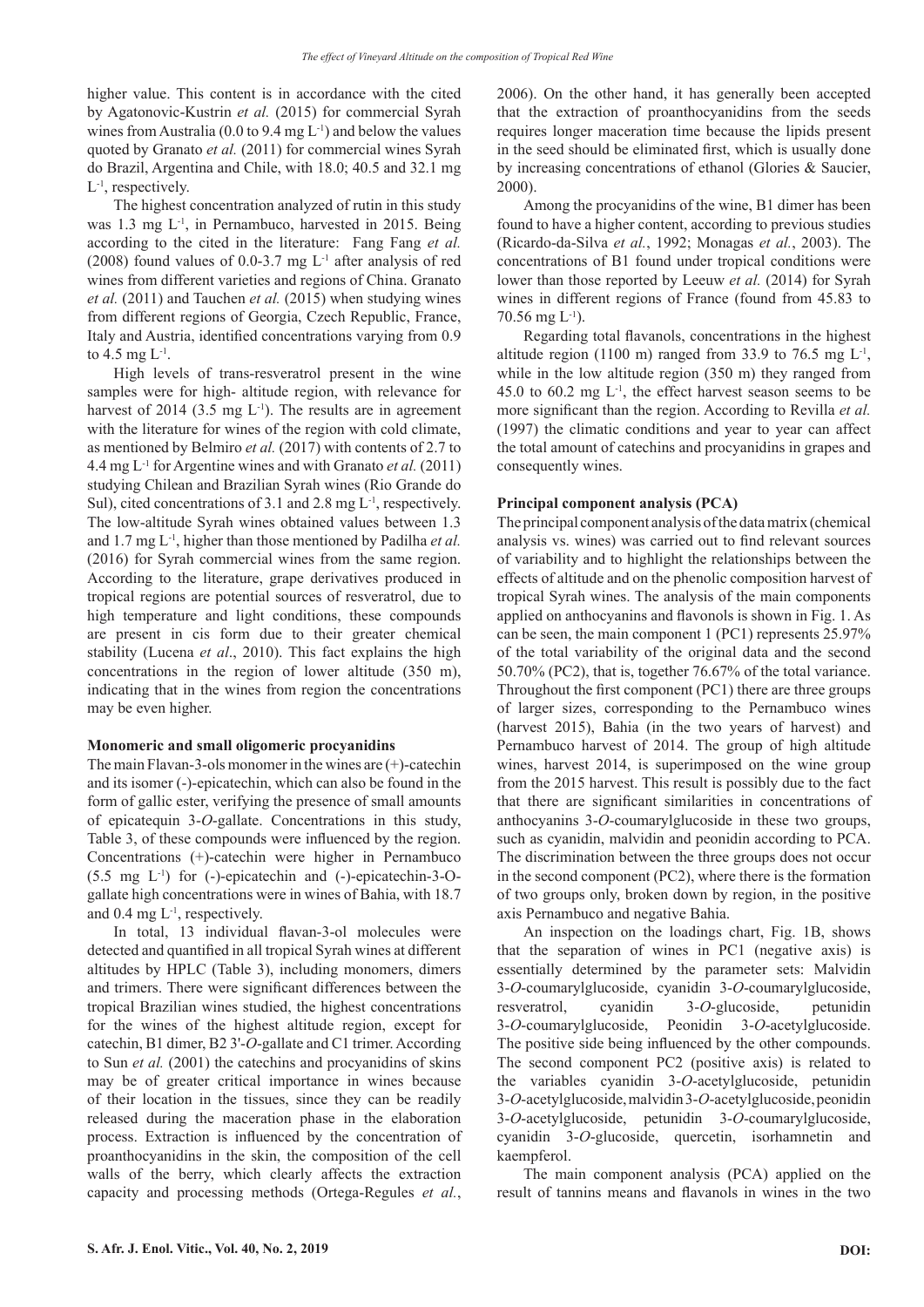

**Figure 1A**. Wine variation in PCA.

**Figure 1B**. Contribution of analytical parameters in variation of wines by principal component analysis.

FIGURE 1

Projection after PCA of Syrah tropical wines of different altitudes (region Bahia 1100 m and Pernambuco 350 m) in the Brazilian Northeast and in two harvests, in the years 2014 and 2015. Based on the contents of individual monomeric anthocyanins and flavonols (PC1 vs PC2).



by principal component analysis.

# FIGURE 2

Projection after PCA of Syrah tropical wines of different altitudes (region Bahia 1100 m and Pernambuco 350 m) in the Brazilian Northeast and in two harvests, in the years 2014 and 2015. Based on the contents of condensed tannins, monomeric flavanols and small oligomeric procyanidins (PC1 vs PC2).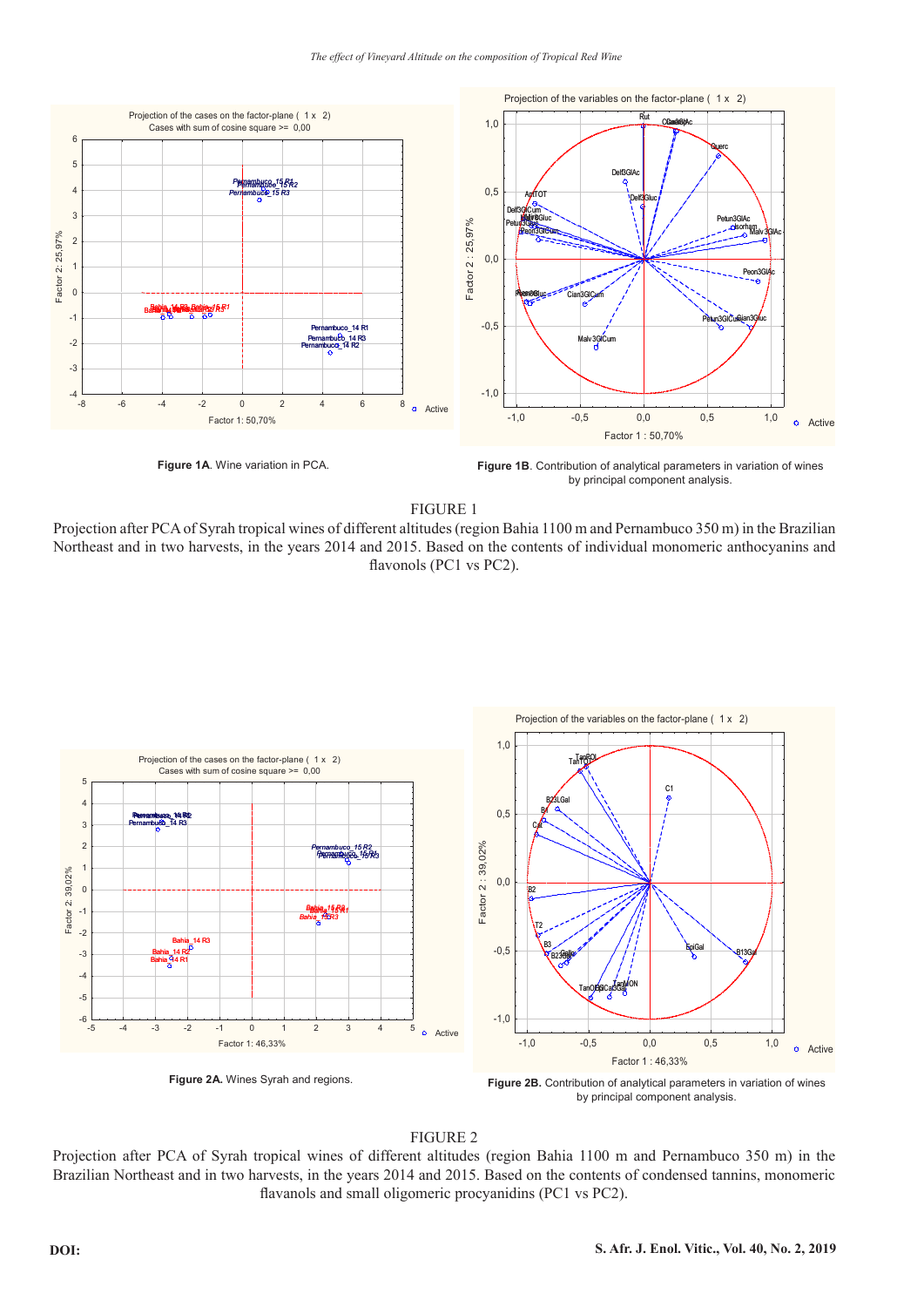harvests (Fig. 2) explained 85.35% of the total variability (PC1 x PC2). Principal component 1 (PC1) explained 39.02% while PC2, on the Y axis, illustrated 46.33% of the mathematical model. It is possible to observe that the altitude effects followed by the harvest date influence, are well representative. The first component (PC1) divided the treatments into two distinct groups, and on the positive side of PC1 (X-axis), wines from the low-altitude region and the negative ones were located at the highest altitude. The variables that are responsible for discrimination on the positive side of PC1 were: total tannins, polymeric tannins, B2 3'galate, B1, catechin and C1. While on the negative side of PC1 there is influence of the following parameters: monomeric tannins, oligomeric, gallocatechin, B2, B3, B2 3-gallate, T2, epicatechin 3-*O*-gallate, epigallocatechin, B1 3-*O*-gallate. The PC2 differentiated the wines in relation to the harvest year, located in the positive part of PC2, the wines from the harvest of 2015 discriminated due to higher concentrations for the C1, epigallocatechin and B1 3-*O*-gallate. In the negative part, are the samples of the region of higher-altitude, with higher values for the other parameters. As can be verified the results of the PCA are consistent with the analyses presented in Table 3. Through the PCA analysis it can be concluded that wines from the 2014 harvest had a higher tannin content than wines from the

2015 harvest, and wines from the region of 350 m altitude had higher concentrations of polymerized tannins than wines from the region at 1100 m altitude.

## **Sensory analysis of the wines**

The result of the sensorial profile of the wines is described in Fig. 3 and in Table 4 the results of the average test of the notes on the attributes evaluated by the tasters. In the greater the distance of the center, the greater the intensity and the note assigned by the tasters to the attributes. It is observed that the wines are distinct from each other and that there is an influence of altitude and harvest in their sensorial characteristics, data confirmed by statistic of the notes attributed in the tests.

On the visual level, the Bahia wine, obtained higher grades for color (harvest of 2015, followed by 2014), limpidity, fluidity, with the exception of color intensity alone (Pernambuco wine, in 2015). Altitude wines obtained higher color scores, which coincides with color intensity analysis, and which can be explained by their high concentrations of anthocyanins (Table 2).

For the olfactory characteristics, the main aroma detected in all samples with high notes was fruity. But the wines of low-altitude also have as olfactory attribute, the floral (note 4.6), herbaceous (note 4.5), fruit (note 6.3) and



## **Brasilian Tropical Syrah wines (from Bahia and Pernambuco)**

#### FIGURE 3

Influence of the region on the sensory profile of Brazilian tropical Syrah wines. BA 14 – Bahia state (1100 m altitude) year 2014; BA 15 – Bahia state (1100 m altitude) year 2015; PE 14 – Pernambuco state (350 m altitude) year 2014; PE 15 – Pernambuco state (350 m altitude) year 2015. \* For most parameters significant statistical differences were observed. (for more details, see Table 4)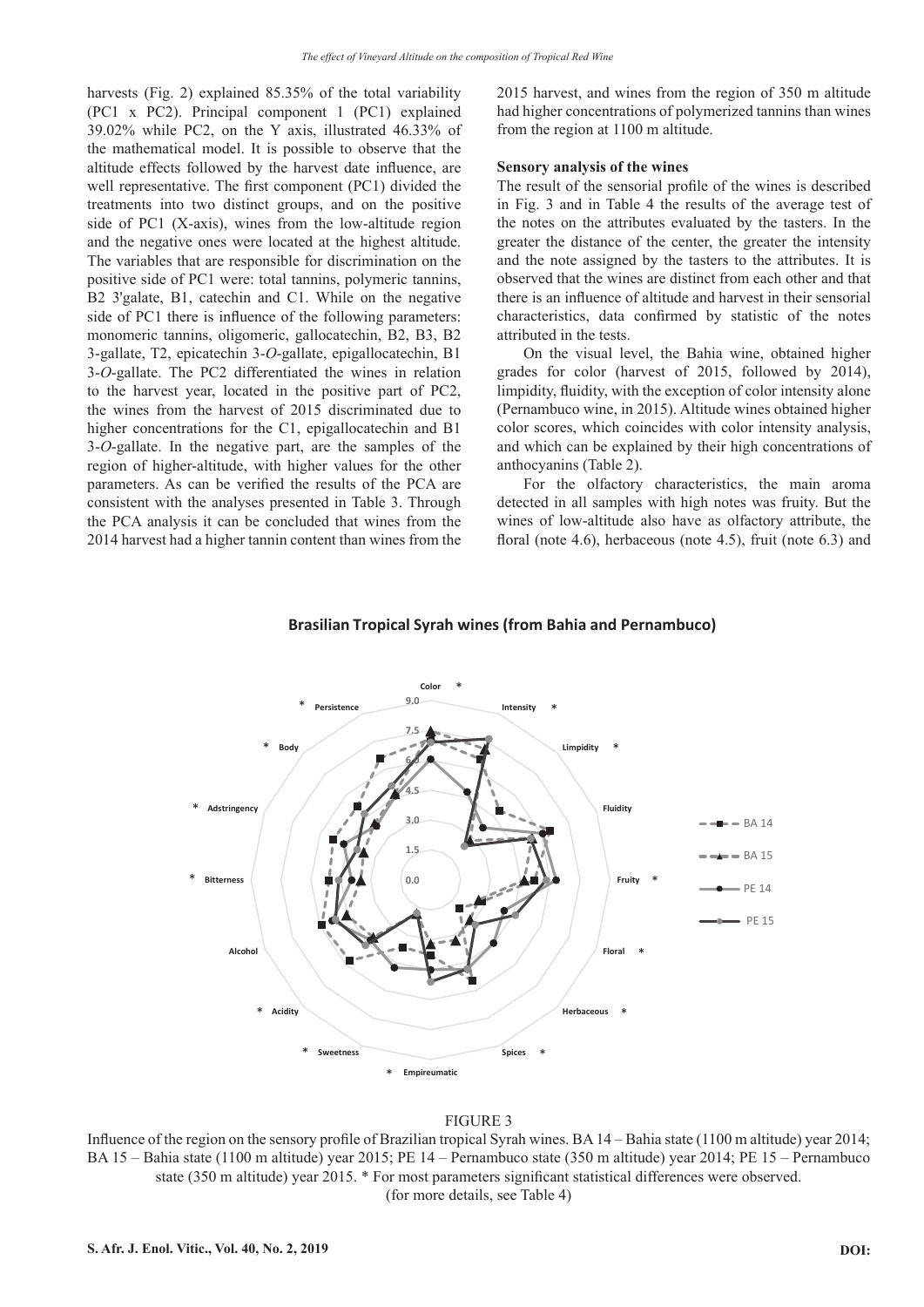# TABLE 4

Descriptive analysis (0-10 scale) for the attributes of Syrah wines, from two tropical regions with different altitudes in Brazil (Bahia and Pernambuco regions).

| Region                     |                       | Bahia (1100 m altitude) |                       | Pernambuco (350 m altitude) |            |  |
|----------------------------|-----------------------|-------------------------|-----------------------|-----------------------------|------------|--|
| Harvest                    | 2014                  | 2015                    | 2014                  | 2015                        | (p-values) |  |
| <b>Visual profile</b>      |                       |                         |                       |                             |            |  |
| Color                      | $7.1^b \pm 0.9$       | $7.5^a \pm 1.0$         | $6.1^{\circ} \pm 0.8$ | $6.9^{\rm b} \pm 1.1$       | $**$       |  |
| Intensity                  | $6.6^{\circ} \pm 1.3$ | $7.1^b \pm 1.3$         | $4.8^d \pm 1.8$       | $7.7^{\rm a} \pm 1.3$       | ***        |  |
| Limpidity                  | $4.9^{\circ} \pm 1.7$ | $2.8^{\circ} \pm 2.0$   | $3.7^{\rm b} \pm 2.0$ | $2.4^{\circ} \pm 1.7$       | $\ast$     |  |
| Fluidity                   | $6.5^a \pm 1.3$       | $5.5^{ab} \pm 1.9$      | $6.1^a \pm 1.1$       | $5.4^{ab} \pm 1.5$          | n.s.       |  |
| <b>Aromatic attributes</b> |                       |                         |                       |                             |            |  |
| Fruity                     | $5.1^b \pm 1.8$       | $4.7^{\circ} \pm 1.6$   | $6.3^a \pm 1.9$       | $5.8^b \pm 2.0$             | $\ast$     |  |
| Floral                     | $2.8^{\circ} \pm 1.9$ | $2.6^{\circ} \pm 1.4$   | $4.0^{\rm b} \pm 1.6$ | $4.6^a \pm 1.3$             | ***        |  |
| Herbaceous                 | $2.0^d \pm 1.5$       | $2.8^{\circ} \pm 2.7$   | $4.5^{\rm a} \pm 1.7$ | $3.2^b \pm 2.2$             | $\ast$     |  |
| Spices                     | $5.5^a \pm 1.9$       | $3.3^{\circ} \pm 1.8$   | $4.8^{\rm b} \pm 1.5$ | $4.8^{\rm b} \pm 1.3$       | $\ast$     |  |
| Empireumatic               | $3.8^{\circ} \pm 1.3$ | $3.2^d \pm 1.8$         | $4.5^{\rm b} \pm 1.6$ | $5.1^a \pm 1.7$             | $\ast$     |  |
| <b>Taste attributes</b>    |                       |                         |                       |                             |            |  |
| Sweetness                  | $3.6^b \pm 1.8$       | $1.8^{\circ} \pm 1.4$   | $4.8^{\rm a} \pm 1.5$ | $1.8^{\circ} \pm 0.8$       | ***        |  |
| Acidity                    | $5.7^{\rm a} \pm 1.5$ | $4.1^{\circ} \pm 1.8$   | $4.3^{\circ} \pm 1.3$ | $4.6^b \pm 1.8$             | $***$      |  |
| Alcohol                    | $5.9^{\rm a} \pm 2.0$ | $4.6^b \pm 1.4$         | $5.3^{ab} \pm 2.1$    | $5.2^{ab} \pm 1.3$          | n.s.       |  |
| <b>Bitterness</b>          | $5.1^a \pm 1.7$       | $3.5^{\circ} \pm 1.9$   | $4.0^{bc} \pm 1.6$    | $4.6^b \pm 2.2$             | $\ast$     |  |
| Astringency                | $5.3^a \pm 1.3$       | $3.6^{\circ} \pm 2.1$   | $4.7^{\rm b} \pm 1.8$ | $3.0^{\circ} \pm 2.1$       | $\ast$     |  |
| Body                       | $5.2^a \pm 1.3$       | $4.0^{\circ} \pm 1.3$   | $3.8^{\circ} \pm 1.3$ | $4.7^{ab} \pm 1.5$          | $\ast$     |  |
| Persistence                | $6.6^a \pm 1.5$       | $4.7^{\circ} \pm 1.7$   | $4.6^{\circ} \pm 0.7$ | $5.1^b \pm 1.8$             | $\ast$     |  |

\*Means followed by the same letter in the lines did not differ by Tukey test at 5% ( $p \le 0.05$ ). Standard deviation of triplicate analysis; n.s. (not significant); \* (significant differences at a 95% confidence level); \*\* (significant differences at a 99.9% confidence level); \*\*\* (significant differences at a 99.99% confidence level).

empireumatic aroma (note 5.1). Already the wines of highaltitude also obtained higher notes for the attribute spices. According to studies carried out by Geue *et al.* (2011) with Syrah wines from the hot and cold climate of Australia, in which they mentioned that the warm region wines had more fruity aromas and of the cold regions were described with notes of spices (mainly pepper).

Regarding the gustatory attributes, the wine of high altitude, in 2014, was characterized by higher notes for acidity (being according to the physicochemical analyzes, which also obtained a higher total acidity, Table 1), alcohol, bitterness, astringency, body and persistence. The sweetness attribute was higher in the wines of Pernambuco (2014), with 4.8 points, in the physical-chemical analysis, these wines also obtained higher values of residual sugar (Table 1).

There was no positive correlation between the note of the attribute astringency with the tannin content and tannin power in wines. Wines from the region of Bahia (harvest 2014) obtained a higher note, followed by the wines of Pernambuco also in the same harvest, with 5.3 and 4.7, respectively. Higher values for the Bahia wine samples followed by Pernambuco may be related to higher concentrations of total acidity, succinic acids (Table 1) and total flavanols (Table 3) in these wines. The perception of astringency results from complex phenolic profiles, as well as from other wine compounds the increase may be due, for example, the acidity of wine, that increasing the efficacy of bonding of polyphenols to salivary proteins (Perez-Maldonado *et al.*, 1995); the organic acids, that have astringent properties in their own right (Lawless *et al.*, 1996), which may result from pH mediated reduction in salivary viscosity (Nordbo *et al.*, 1984) and the flavanols which occur esterified with gallic acid (Singleton & Noble, 1976), conjugated with anthocyanins (Singleton & Trousdale, 1992) or free form (Ricardo-da-Silva *et al.*, 1991b).

The bitterness attribute obtained higher scores in wines from the Bahia region (year 2014), which may be related to a higher concentration of the flavonoids (Table 2) and monomeric tannins (Table 3) in the wines, the flavonoids phenols are the main cause of bitterness in wine (Singleton, 1995).

The sensory composition of the wine is complex, due to the quantity and importance of each compound involved. In this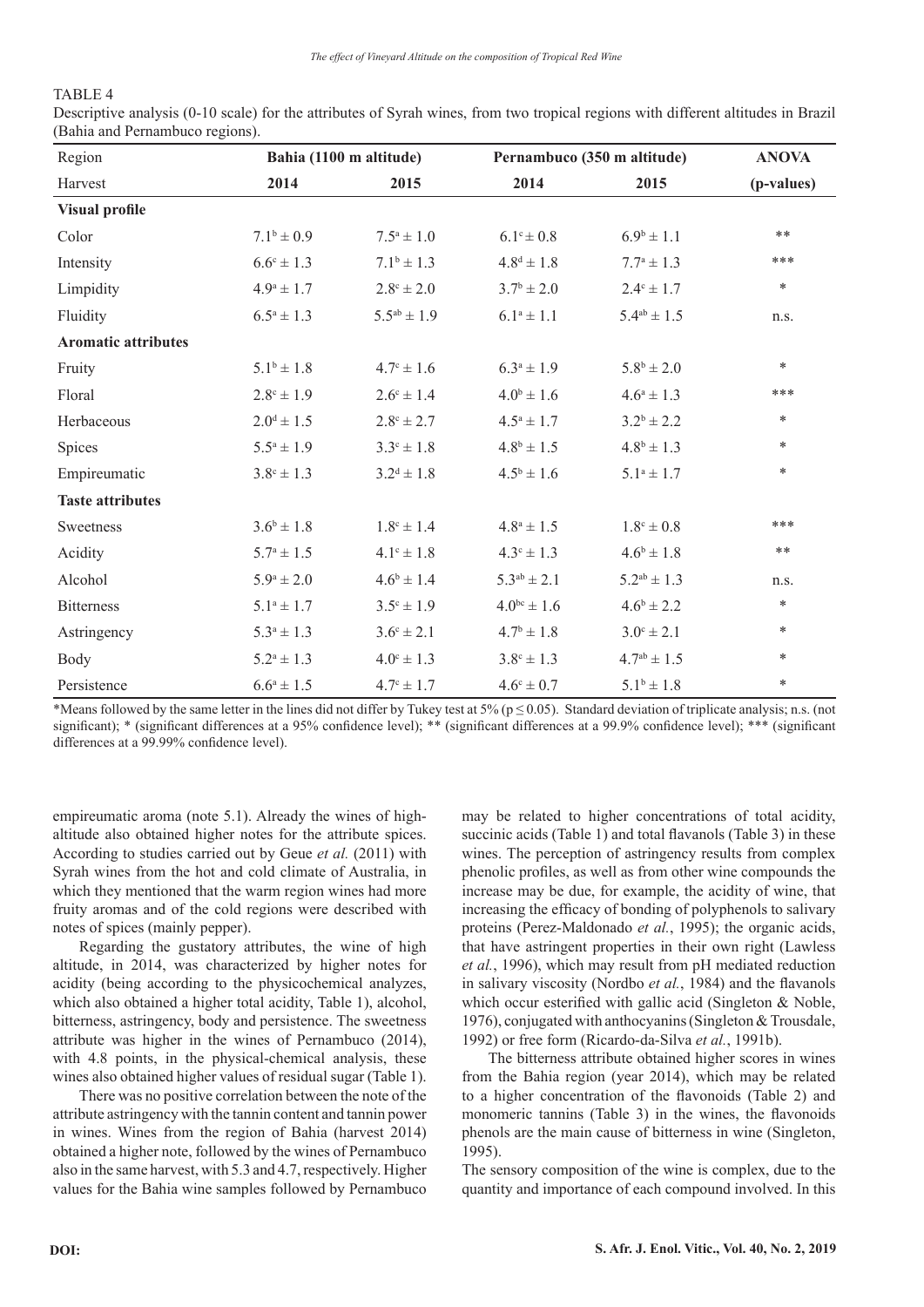study, the characterization was influenced by factors such as grape composition in each region and harvest season.

## CONCLUSIONS

The altitude and its peculiarities (day/night thermal amplitude, precipitation and solar radiation) had a significant effect on the chemical composition, principally in relation to the phenolic compounds and sensorial profile of the tropical wines of Northeast Brazil.

The low-altitude Syrah wines (Pernambuco) were characterized with high concentrations of tartaric acid, citric acid, potassium, quercetin, isorhamnetin, total flavonols, polymeric tannins and anthocyanins 3-O-acetylglucoside (petunidin and malvidin).

The altitude of 1100 m (Bahia) provided wines with higher levels of succinic acid, total phenols, flavonoids, total and colored anthocyanins, ionization index of anthocyanins, total pigments, polymerized pigments, color intensity, monomeric and oligomeric tannins, trans-resveratrol, anthocyanins 3-*O*-glucoside (peonidin, petunidin and malvidin), three anthocyanins esterified with p-coumaric acid (peonidin, delphinidin and malvidin) and procyanidins B3, B1 3-O-gallate and Trimer 2.

Sensory attributes (spice, acidity, bitterness, astringency, body and persistence) are influenced by year of harvest, being the wine of the region of Bahia (1100 m) with highest values, in the year 2014. High scores to aromatic attributes (fruity, floral, herbaceous and empyreumatic) were obtained in 350 m altitude wines (Pernambuco), demonstrating an altitude effect, since there was the same behavior during the two years of study.

# LITERATURE CITED

Adams, D.O. & Scholz, R.C., 2008. Tannins – the problem of extraction. Proceedings of the 13th Australian Wine Industry Technical conference (Blair, R.J. *et al.* eds.), Australian Society for Viticulture and Oenology: Adelaide pp. 160–164.

Agatonovic-Kustrin, S., Hettiarachchi, C.G., Morton, D.W. & Razic, S., 2015. Analysis of phenolics in wine by high performance thin-layer chromatography with gradient elution and high-resolution plate imaging. J. Pharm. Biomed. Anal. 102, 93–99.

Amerine, M.A. & Ough, C.S., 1980. Methods for Analysis of Musts and Wines. Wiley, New York. pp. 246.

Andrade, R.H.S., Nascimento, L.S., Pereira, G.E., Hallwass, F. & Paim A.P.S., 2013. Anthocyanin composition of Brazilian red wines and use of HPLC-UV–Vis associated to chemometrics to distinguish wines from different regions. Microchem. J. 110, 256-262.

Belmiro, T.M.C., Pereira, C.F. & Paim, A.P.S., 2017. Red wines from South America: content of phenolic compounds and chemometric distinction by origin. Microchem. J., 133, 114–120.

Coulter, A.D., Godden, P. W. & Petrorius, I, S., 2004. Succínic acid. Wine Ind. J. 19, 16-25.

Cunha, T.J.F., Petrere, V.G., Silva, D.J., Mendes, A.M.S., Melo, R.F. de, Oliveira Neto, M.B. de, Silva, M.S.L. & Alvarez, I.A., 2010. Principais solos do semiárido tropical brasileiro: caracterização, potencialidades, limitações, fertilidade e manejo. Semiárido brasileiro: pesquisa, desenvolvimento e inovação. Petrolina: Embrapa Semiárido. pp. 50-87.

Curvelo-Garcia, A.S. & Barros, P., 2015. Química enológica- métodos analíticos. Avanços recentes no controlo da qualidade de vinhos e de outros produtos vitivinícolas. Editora Publindústria, edições técnicas, Portugal.

Cruz-Rus, E., Botella, M.A., Valpuesta, V. & Gomez-Jimenez, M.C., 2010. Analysis of genes involved in ascorbic acid biosynthesis during growth and ripening of grape berries. J. Plant Physiol. 167, 739-748.

Dallas, C., Ricardo-da-Silva J.M. & Laureano, O., 1996. Products formed in model wine solutions involving anthocyanins, procyanidin B2 and acetaldehyde. J. Agric. Food Chem. 44, 2402-2407.

DeBolt, S., Cook, D.R. & Ford, C.M., 2006. L-Tartaric acid synthesis from vitamin C in higher plants. Proceedings of the National Academy of Sciences, 103, 5608-5613.

De Freitas, V. & Mateus, N., 2001. Structural features of procyanidin interactions with salivary proteins. J. Agric. Food Chem. 49, 940-945.

Embrapa Solos. 2006. Solos do Nordeste brasileiro. Site: http://www.uep. cnps.embrapa.br/solos/pe/lagoagrande.pdf Accessed in 23/07/2018.

Fang, F., Li, J-M, Zhang, P., Tang, K., Wang, W., Pan, Q-H & Huang, W-D., 2008. Effects of grape variety, harvest date, fermentation vessel and wine ageing on flavonoid concentration in red wines. Food Res. Int. 41, 53–60.

Fei He, Mu L., Yan G.-L., Liang N.-N., Pan Q.-H., Wang J., Reeves M.J. & Duan. C.-Q., 2010. Biosynthesis of anthocyanins and their regulation in colored grapes. Molecules, 12, 9057–9091.

Fernández, V., Berradre, M., Sulbarán, B., Rodríguez, O. G. & Peña, J., 2009. Chemical characterization and mineral content in Venezuelan commercial wines. Rev. Fac. Agron. (LUZ) 26, 382-397.

Geue, J.P., Bramley, B.R., Jeffery, D.W. & Francis, I.L., 2011. In Proceedings of the 14th Australian Wine Industry Technical Conference; Blair, R., Lee, T., Pretorius, S., Eds.; pp. 317.

Granato, D., Katayama, F.C.U. & Castro, I.A., 2010. Assessing the association between phenolic compounds and the antioxidant activity of Brazilian red wines using chemometrics. Food Sc. Technol. 43, 1542 - 1549.

Granato, D., Katayama, F.C.U. & Castro, I.A., 2011. Phenolic composition of South American red wines classified according to their antioxidant activity, retail price and sensory quality. Food Chem. 129, 366-373.

Glories, Y. & Saucier, C., 2000. Tannin evolution from grape to wine. Effects on wine taste. In 50th ASEV Anniversary Annual Meeting; Ratz, J., Ed.; ASEV: Davis, CA.

Gutiérrez, I.H., Lorenzo, E. S. & Espinosa, A.V., 2005. Phenolic composition and magnitude of copigmentation in young and shortly aged red wines made from the cultivars, Cabernet Sauvignon, Cencibel and Syrah. Food Chem. 92, 269–283.

Hanlin, R.L., Hrmova, M., Harbertson, J.F. & Downey, M.O., 2010. Review: Condensed tannin and grape cell wall interactions and their impact on tannin extractability into wine. Aust. J. Grape Wine 16, 173–188.

Iland, P.G. & Coombe, B.G., 1988. Malate, tartrate, potassium, and sodium in flesh and skin of Shiraz grapes during ripening: Concentration and compartmentation. Am. J. Enol.Vitic. 39, 71-76.

ISO (International Organization for Standardization). 1977. Sensory Analysis: apparatus – wines – tasting glass. In: Sensory analysis. ISO 3591.

Jirayus, W., Kanok-Orn, I. & Korakod, I., 2007. Phenolic compounds and antioxidative properties of selected wines from the northeast of Thailand. Food Chem. 104, 1485–1490.

Kramling, T.E. & Singleton V.L., 1969. An estimate of the non-flavanoid phenol in wines. Am. J. Enol.Vitic. 20, 86-92.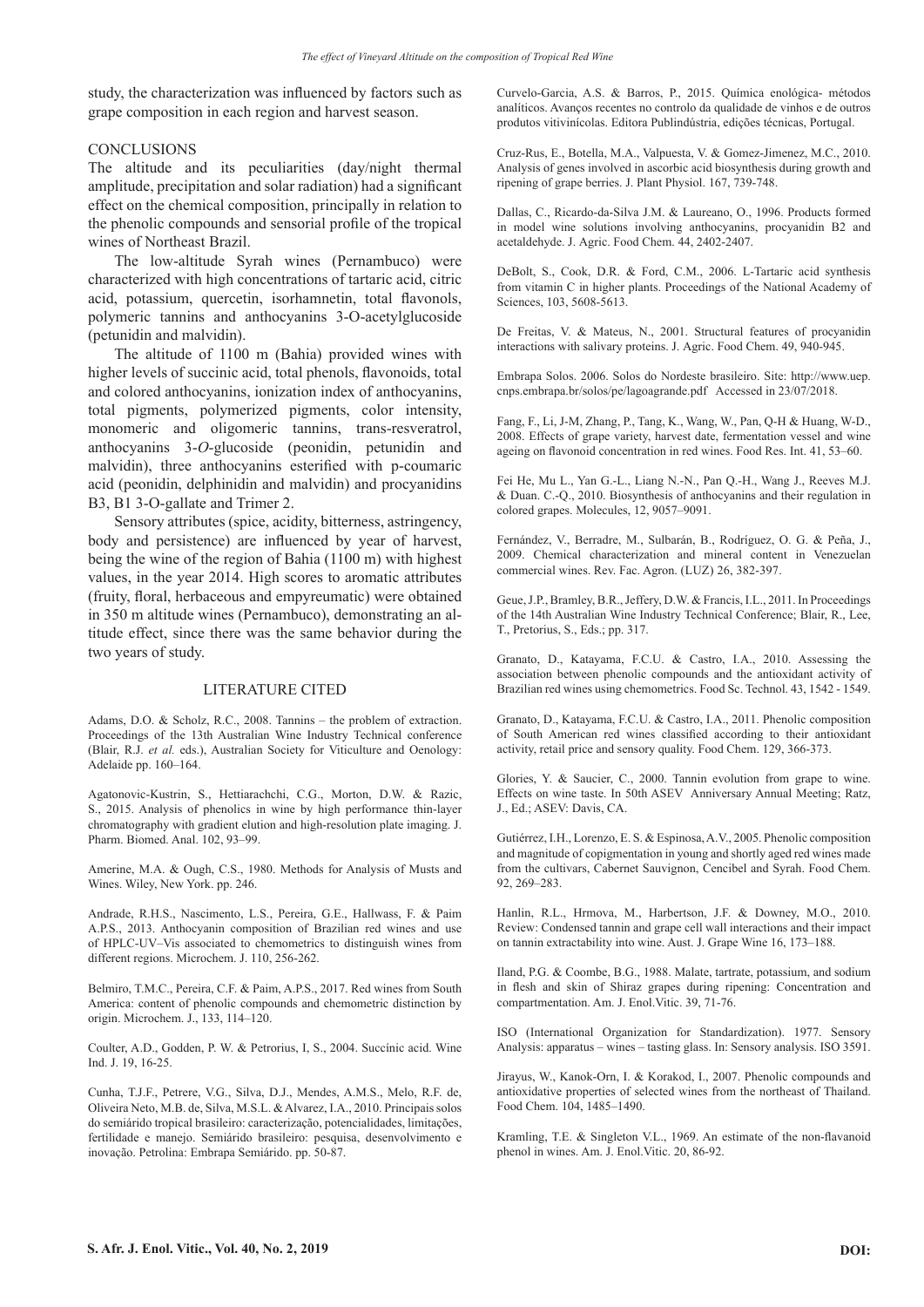La Torre, G.L., Saitta, M., Vilasi, F., Pellicanò, T. & Dugo, G., 2006. Direct determination of phenolic compounds in Sicilian wines by liquid chromatography with PDA and MS detection. Food Chem. 94, 640–650.

Lawless, H.T., Horne, J. & Giasi, P., 1996. Astringency of organic acids is related to pH. Chem. Senses. 21, 397-403.

Leeuw, R.V., Kevers, C., Pincemail, J., Defraigne, J.O. & Dommes, J., 2014. Antioxidant capacity and phenolic composition of red wines from various grape varieties: Specificity of Pinot Noir. J. Food Compos. Anal. 36, 40–50.

Li Z., Pan Q., Jin Z., Mu L. & Duan C., 2011. Comparison on phenolic compounds in *Vitis vinifera* L. cv. Cabernet Sauvignon wines from five wine-growing regions in China. Food Chem. 125, 77–83.

Lima, L.L.A., Pereira, G.E. & Guerra, N.B., 2011. Physicochemical characterization of tropical wines produced in the Northeast of Brazil. Acta Hortic. 910, 131-134.

Liang, N.-N., He, F., Bi, H.-Q., Duan, C.-Q., Reeves, M.J. & Wang, J., 2012. Evolution of flavonols in berry skins of different grape cultivars during ripening and a comparison of two vintages. Eur. Food Res. Technol. 235, 1187–1197.

Lucena, A.P.S., Nascimento, R.J.B., Maciel, J.A.C., Tavares, J.X., Barbosa-Filho, J.M. & Oliveira, E.J., 2010. Antioxidant activity and phenolics content of selected Brazilian wines. J. Food Compos. Anal. 23, 30–36.

Monagas M., Núñez V., Bartolomé B. & Gómez-Cordovés C., 2003. Anthocyanin-derived pigments in Graciano, Tempranillo and Cabernet Sauvignon wines produced in Spain. Am. J. Enol.Viticult. 54, 163-169.

Natividade, M.M.P., Corrêa, L.C., Souza, S.V.C., Pereira, G.E. & Lima, L.C.O., 2013. Simultaneous analysis of 25 phenolic compounds in grape juice for HPLC: Method validation and characterization of São Francisco Valley samples. Microchem. J. 110, 665–674.

Nordbo, H., Darwish, S. & Bhatnagar, R. S., 1984. Salivary viscosity and lubrication: influence of pH and calcium. Scand. J. Dent. Res. 92, 306-314.

O.I.V. 2014. Recueil des methodes internacionales d'analyse des vins et des moûts. Office Internacional de la vigne et du vin, Paris, France.

Oliveira, J. B., Silva, G. G., Araújo, A. J. B., Lima, L.L.A, Ono, E. O., Castro, R., Cruz, A., Santos, J. & Pereira, G.E., 2012. Influence of the vintage, clone and rootstock on the chemical characteristics of Syrah tropical wines from Brazil. 9th Congrès International des Terroirs vitivinicoles, France.

Ortega-Regules, A., Romero-Cascales, I., Ros-García, J. M., López-Roca, J. M. & Gómez-Plaza, E., 2006. A first approach towards the relationship between grape skin cell-wall composition and anthocyanin extractability. Anal. Chim. Acta, 563, 26-32.

Padilha, C.V.S., Biasoto, A.C.T., Corrêa, L.C., Lima, M.S. & Pereira, G.E., 2016. Phenolic compounds profile and antioxidant activity of commercial tropical red wines (*Vitis vinifera* L.) from São Francisco Valley, Brazil. J. Food Biochem. 41,1-9 .

Pereira, G.E., Soares, J.M., Guerra, C.C., Lira, M.M.P., Lima, M.V.D. de & Santos, J.de O., 2007. Caractérisation de vins rouges tropicaux produits au Nord-Est du Brésil. In Proceedings of the 59th Congresso Alemão de Viticultura e 8th Simpósio Internacional Inovações em Enologia, Stuttgart-Alemanha.

Pereira, G.E., Santos, J. de O., Guerra, C.C. & Alves, L.A., 2008a. Evaluation of grape and wine quality according to harvest date, in a tropical region in Northeast Brazil. In: VIIème Congrès International des Terroirs Viticoles, Nyon-Suisse.

Pereira, G. E. & Bassoi, L. H., 2008b. Production of Syrah wines in tropical conditions of northeast Brazil. In: International Syrah Symposium. France, Anais.pp 45-49.

Pereira, G.E., Araújo, A.J.B., Santos de O., J., Oliveira, S.V., Nascimento, R.L., Quintino, C., Vanderlinde, R. & Lima, L.L.A., 2011. Chemical and aromatic characteristics of Brazilian tropical wines. II International Symposium on Tropical Wines, Brazil.

Perez-Maldonado, R. A., Norton, B. W. & Kerven, G. L., 1995. Factors afecting in vitro formation of tannin-protein complexes. J. Sci. Food Agric. 69, 291-298.

Revilla, E., Alonso, E. & Kovac, V., 1997. The Content of Catechins and Procyanidins in Grapes and Wines as Affected by Agroecological Factors and Technological Practices. Wines, chapter 7, 69–80.

Ribéreau-Gayon P., 1970. Le dosage des composés phénoliques totaux dans les vins rouges. Anal. Chim. 52, 627-631.

Ribéreau-Gayon, P., 1973. Interprétation chimiques de la couleur des vins rouges. Vitis. 12, 119-142.

Ribéreau-Gayon, P., Dubourdieu, D., Donèche, B. & Lonvaud, A., 2006. (2nd ed) Handbook of Enology: the microbiology of wine and vinifications, John Wiley & Sons, Chichester, UK.

Ricardo-da-Silva, J.M., Rosec J.P., Bourzeix M. & Heredia, N., 1990. Separation and quantitative determination of grape and wine procyanidins by high performance reversed phase liquid chromatography. J. Sci. Food Agric. 53, 85-92.

Ricardo-da-Silva, J.M., Rigaud, J., Cheynier, V., Cheminat, A. & Moutounet, M., 1991a. Procyanidin dimers and trimers from grape seeds. Phytochem. 30, 1259-1264.

Ricardo-da-Silva, J.M., Cheynier, V., Souquet, J. M. & Moutounet, M., 1991b. Interaction of grape seed procyanidins with various proteins in relation to wine fining. J. Sci. Food Agric. 57, 111-125.

Ricardo-da-Silva, J.M., Belchior, A.P., Spranger, M.I. & Bourzeix, M., 1992. Oligomeric procyanidins of three grapevine varieties and wines from Portugal. Sci.aliments 12, 223-237.

Rigaud, J., Pérez-Ilzarbe, J., Ricardo-da-Silva, J. M. & Cheynier, V., 1991. Micro method for the identification of proanthocyanidin using thiolysis monitored by high performance liquid chromatography. J. Chromatogr. 540, 401-405.

Roggero, J.P., Coen, S. & Ragonnet, B., 1986. High performance liquid chromatography survey on changes in pigment content in ripening grapes of Syrah. An approach to anthocyanin metabolism. Am. J. Enol.Vitic. 37, 77-83.

Satisha, J., Dasharath, P.O., Amruta, N.V., Smita, R.M., Ajay K.S. & Ramhari G.S., 2013. Influence of canopy management practices on fruit composition of wine grape cultivars grown in semi-arid tropical region of India. Afr. J. Agric. Res.26, 3462-3472.

Singleton, V.L. & Noble, A.C., 1976. Wine flavor and phenolic substances. In: 26th Symposium, Series: Phenolic, sulfur and nitrogen compounds in food Favours, Washington, USA, pp. 47-70.

Singleton, V.L., 1995. Maturation of wines and spirits: comparisons, facts, and hypotheses. Am. J. Enol.Vitic. 46, 98-112.

Singleton, V.L. & Trousdale, E.K., 1992. Anthocyanin-tannin interactions explaining differences in polymeric phenols between white and red wines. Am. J. Enol.Vitic. 43, 63-70.

Soares, J.M. & Leão, P.C.S., 2009. A vitivinicultura no semiárido brasileiro. Brasília: Embrapa Informação Tecnológica; Petrolina: Embrapa Semiárido. Somers, T. C., 1971. The polymeric nature of wines pigments. Phytochem. 10, 2175-2186.

Somers, T.C. & Evans, M.E., 1977. Spectral evaluation of young red wines: anthocyanin equilibria, total phenolic, free and molecular SO<sub>2</sub>,"chemical age". J. Sci. Food Agric. 28, 279-287.